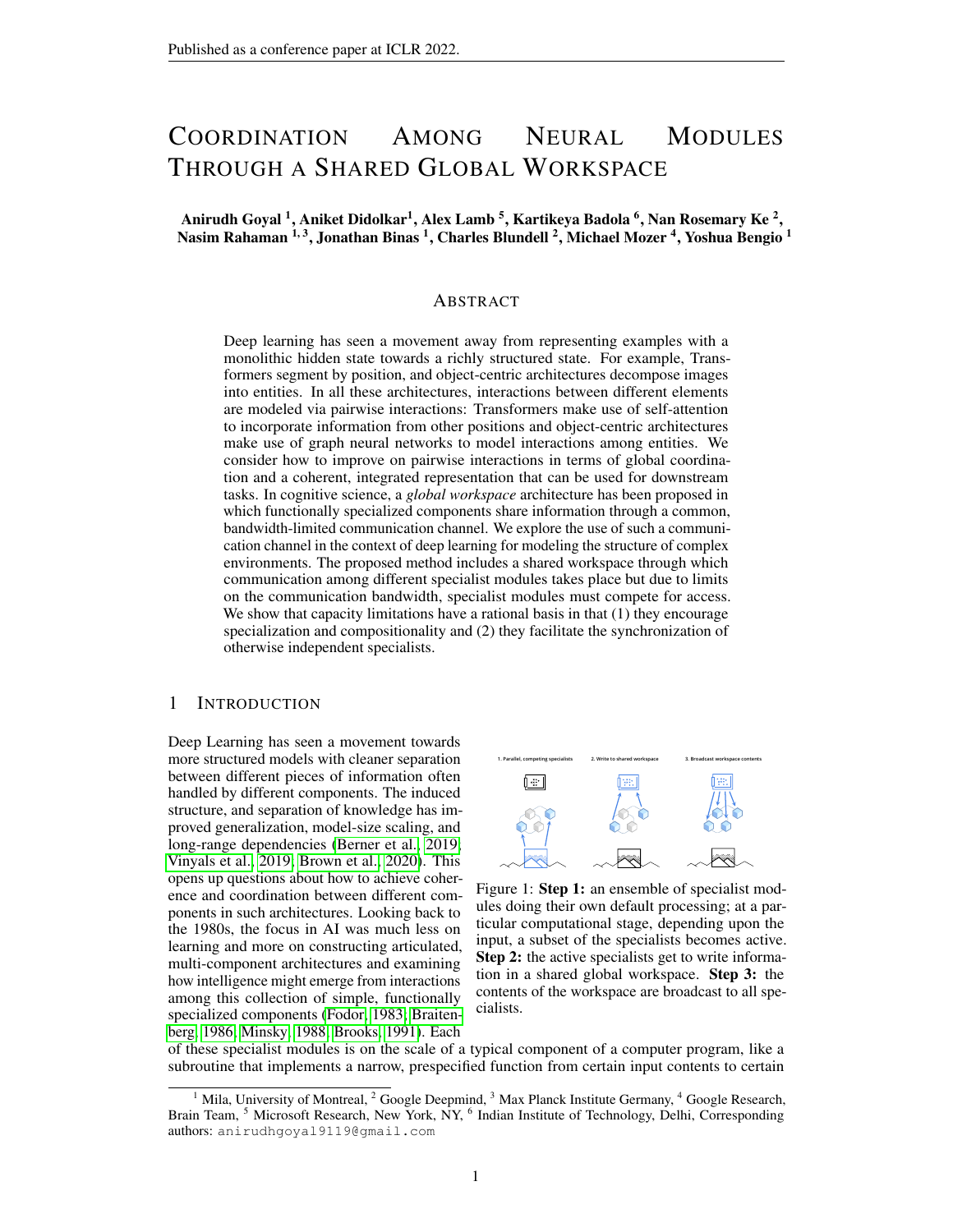output contents[.](#page-1-0) Through appropriate communication and coordination, a set of specialists can achieve complex, dynamic, and flexible behavior patterns.

As a concrete illustration, consider the task of driving a car in terms of specialists. One specialist might monitor the position of the car with respect to lines on the road, and another specialist might adjust the steering direction based on the perceptual data. In addition, there might be specialists which provide alerts when certain events occur, such as loud sounds, reaching a critical intersection on a route, or coming into close proximity to the car in front. To execute the task of driving the car properly, all these specialists need to interact coherently and broadcast their individual information to each other.

Arguably, modern ML and AI has yet to develop broad architectural frameworks for learning both the specialist modules and how they should *interact*, while the classical view lacks an articulate story about how learning could take place successfully in such frameworks. In this article, we revisit this classical view with modern machine learning tools based on end-to-end learning and differentiable memory and attention mechanisms. Inspired by the Global Workspace Theory [\(Baars,](#page-9-4) [1993;](#page-9-4) [Dehaene et al., 1998;](#page-10-1) [Shanahan and Baars, 2005;](#page-12-1) [Shanahan, 2006;](#page-11-1) [2010;](#page-11-2) [2012;](#page-11-3) [Dehaene et al.,](#page-9-5) [2017\)](#page-9-5) from cognitive neuroscience, we argue that more flexibility and generalization emerge through an architecture of specialists if their training encourages them to communicate effectively with one another via the bottleneck of a shared workspace (Figure. [1\)](#page-0-0).

Distributed specialist modules. From a computational perspective, articulated multi-component architectures composed of sparsely interacting specialist modules show desirable scaling properties (e.g., more specialists can seamlessly be added), increased robustness (the system can tolerate the removal of or changes in individual specialists), and efficiency (information is processed predominantly locally, reducing the cost of communication between specialists). However, modularization also requires mechanisms to establish sharing of compatible representations across specialists, a form of shared internal language. While portions of a task might be solved by independent specialists, synchronization is critical particularly when there are statistical, functional, or causal dependencies among the specialists.

Coherence through a shared workspace. In cognitive neuroscience, the Global Workspace Theory (GWT) [\(Baars, 1993;](#page-9-4) [Dehaene et al., 2017\)](#page-9-5) suggests an architecture allowing specialist modules to interact. The key claim of GWT is the existence of a shared representation—sometimes called a blackboard, sometimes a workspace—that can be modified by any specialist and that is broadcast to all specialists, along with the notion that write access is limited to maintain coherence. Our interpretation of this restriction on write access is that it stems from an assumption on the form of the joint distribution between high-level concepts. In this paper, we explore a communication and coordination scheme similar to the one proposed by GWT for modern neural network architectures like Transformers [\(Vaswani et al., 2017;](#page-12-2) [Dehghani et al., 2018;](#page-10-2) [Parmar et al., 2018;](#page-11-4) [Radford et al.,](#page-11-5) [2019;](#page-11-5) [Brown et al., 2020\)](#page-9-1) and attention-based modular architectures [\(Goyal et al., 2019;](#page-10-3) [Rahaman](#page-11-6) [et al., 2020;](#page-11-6) [Mittal et al., 2020a;](#page-11-7) [Goyal et al., 2020;](#page-10-4) [Madan et al., 2021\)](#page-11-8).

In terms of our driving example, the workspace could be used to override default behaviors by giving high priority to specialist modules which provide alerts of various sorts (loud sounds, presence of a child on the street), allowing specialists which respond to such alerts to take control of behavior over default driving routines. This scenario implies that prioritization of signals in a shared workspace is critical.

A shared communication channel necessitates common representations. For a multitude of specialist modules to cooperate, a common language is necessary [\(Baars, 1997\)](#page-9-6). For example, in the driving scenario, alerts may come from auditory or visual processing specialists, but regardless of the source, a signal for danger must be placed in the workspace to override default behavior, whether that behavior is controlled by a radio-tuning specialist or a steering specialist. Although specialist modules can be pre-wired to have compatible communication interfaces, we will model an architecture in which an ensemble of specialist modules is *trained in coordination*, which should lead to a shared language [\(Colagrosso and Mozer, 2005\)](#page-9-7). Internally, individual specialists can use whatever form of representations that serves them, but their inputs and outputs require alignment with other specialists in order to synchronize. For example, an unusual event such as a rough thud under the wheels might not have been previously experienced, but the mere signalling of novelty

<span id="page-1-0"></span>In the literature, specialists are sometimes referred to as processes or agents.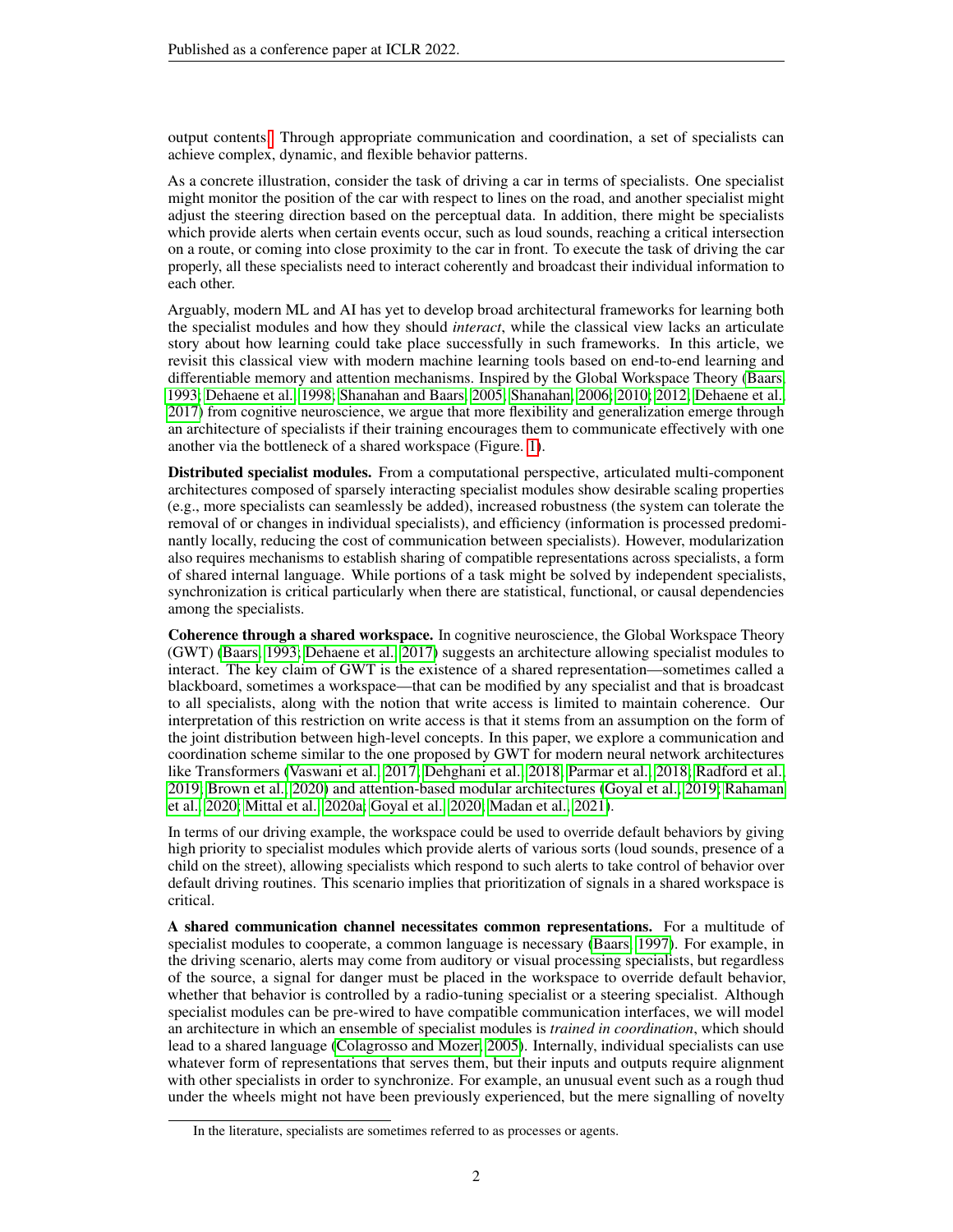

<span id="page-2-0"></span>Figure 2: Using a Shared Workspace for creating global coherence in RIMs, Transformers, TIMs and Universal Transformers (UT). (Top Half) All four of these architectures use pairwise communication (using key-value attention) to establish coherence between individual specialist modules. In the case of RIMs [\(Goyal et al., 2019\)](#page-10-3) and TIMs [\(Lamb et al., 2021\)](#page-10-5), these specialists are independent modules that compete with each other in order to take control over the state update based on a given input. In the case of Transformers [\(Vaswani et al., 2017\)](#page-12-2) and Universal Transformers [\(Dehghani et al., 2018\)](#page-10-2), each specialist is associated with a different position. Activated specialists are denoted by a blue shade and the intensity depends on the degree of activation. In the case of Universal Transformers, the state update dynamics for each position is shared across all layers and all positions (denoted by a yellow triangle). (Bottom Half) We replace pairwise communication with a shared workspace to create *global coherence* between different specialists. Communication using the shared workspace is a two-step process (as denoted by 1 and 2 in the figures). In the first step (1), specialists compete for write access to the shared workspace, resulting in a subset of them being activated (in blue), and only the activated specialists perform the write operation on the workspace. In the second step (2), the contents of the shared workspace are broadcast to all the specialists.

could override default specialists. Without a global communication channel, specialists would have to learn to communicate through pairwise interactions, which might limit coordination of behavior in novel situations: global communication ensures exchangeability of knowledge to achieve systematic generalization.

# <span id="page-2-1"></span>2 SYNCHRONIZING NEURAL MODULES THROUGH A SHARED WORKSPACE

We investigate a neural architecture reminiscent of the GW model, where a number of sparsely communicating specialist modules interact via a shared working memory. In particular, we extend the Transformer [\(Vaswani et al., 2017\)](#page-12-2), attention and slot-based modular architectures [\(Goyal et al.,](#page-10-3) [2019\)](#page-10-3) by adding a shared workspace and allowing modules (each representing an entity) to compete for write access in each computational stage.

Key-value attention. Key-value attention defines the backbone of updates to the hidden states in the proposed model. This form of attention is widely used in self-attention models and performs well on a wide array of tasks [\(Bahdanau et al., 2014;](#page-9-8) [Vaswani et al., 2017;](#page-12-2) [Santoro et al., 2018\)](#page-11-9). Key-value attention selects an input value based on the match of a query vector to a key vector associated with each value. To allow differentiability and thus easier learnability, selection is soft and computes a convex combination of all the values. Such a mechanism makes it possible to change on-the-fly both the source of input and how the shared workspace is updated. It also makes the outputs of the specialists and the elements of the memory permutation invariant: they should be considered as an *unordered* set of elements to be selected by an attention mechanism from the contents of specialists. More precisely, soft attention uses the product of a *query* (represented as a matrix Q of dimensionality  $N_r \times d$ , with  $N_r$  queries, and d the dimension of each query) with a set of  $N_o$  objects each associated with a *key* as a row in matrix  $K^T$  ( $N_o \times d$ ). After normalization with a softmax the resulting convex weights are used to combine the *values*  $V_i$  (row i of matrix V): where the softmax is applied to each row of its argument matrix, yielding a set of convex weights. For our experiments, we use multihead dot product attention.

Neural modules with pairwise interactions. Our approach to synchronizing neural modules is highly general and mostly agnostic to the task, domain, or specific choice of architecture, with the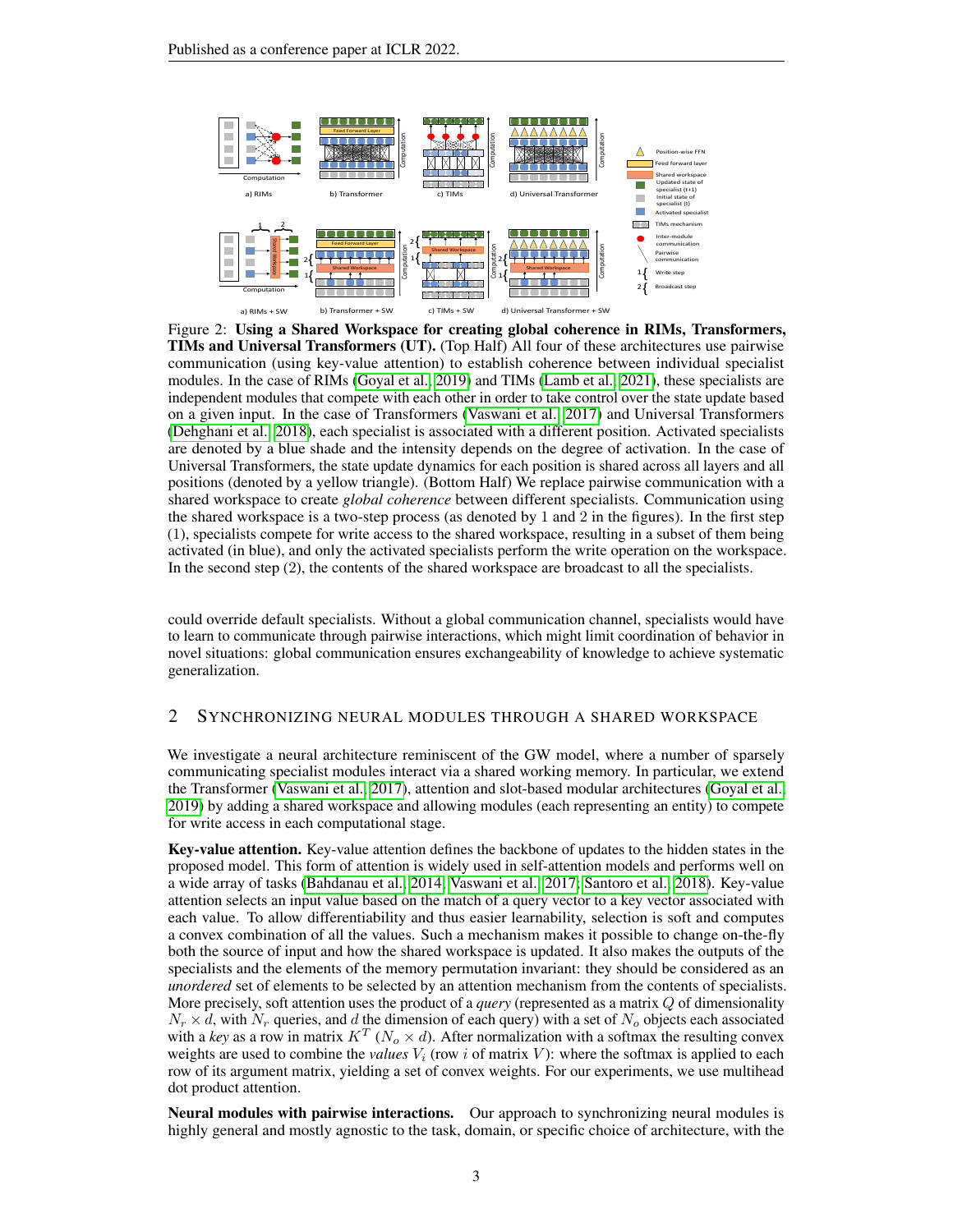only requirement being that the model consists of multiple specialist modules which either operate independently or have sparse interactions requiring to only match pairs of modules at a time. Our goal is to explore how introducing a shared workspace can help these modules to become better synchronized and coordinated. We show the utility of the shared workspace for synchronization in (a) Transformers [\(Vaswani et al., 2017\)](#page-12-2), in which all interactions between positions are performed via attention, and (b) slot-based architectures like Recurrent Independent Mechanisms or RIMs [\(Goyal](#page-10-3) [et al., 2019\)](#page-10-3) in which all pairwise interactions between modules are performed via attention. In the context of slot-based architectures, each slot's content is associated with a specialist module, whereas in Transformers different entities each associated with a different position acts as a specialist module (Figure [2\)](#page-2-0).

Both Transformers and RIMs utilize a self-attention mechanism for sharing information between modules, typically implemented in a pairwise manner, i.e., each specialist attends to every other specialist. Instead, we facilitate information sharing among specialist modules through a *limited capacity shared workspace*. In this framework at each computational stage, different specialists compete for write access to the common workspace. The contents of the workspace, in turn, are broadcast to all specialist modules simultaneously.

**Notation.** The input is processed through a sequence of computational stages indexed by  $t$ , and at each stage,  $n_s$  entities are operated on (i.e.,  $n_s$  different modules in slot-based architectures like RIMs or  $n<sub>s</sub>$  different positions in the case of Transformers). Each of these  $n<sub>s</sub>$  specialist modules has a distinct internal  $n_h$ -dimensional state  $h_t^k$ , for  $k \in \{1, ..., n_s\}$ . The specialist modules communicate with each other via a shared workspace divided into  $n<sub>m</sub>$  memory *slots*, each consisting of a vector of  $n_l$  elements, denoted  $\mathbf{M} = [\mathbf{m}_1; \dots; \mathbf{m}_j; \dots; \mathbf{m}_{n_m}]$ . The shared workspace is updated across different computational stages i.e., different time-steps in recurrent architecture and different layers in the case of Transformers. At each computational stage  $t$ , different specialists compete for writing in the shared workspace, but all specialists can read from the current state of the workspace. In the case of an autoregressive task, we can restrict the information sharing to previous positions and keep a separate version of the workspace for each position.

#### <span id="page-3-0"></span>2.1 SPECIFICS OF THE SHARED WORKSPACE.

*Step 1: Process Input to obtain an entity representation for each specialist.* The first step is external to the proposed method, and involves processing the input to form the initial representation vector for each of the different specialists. Different common deep learning architectures can be used to form the representation of different specialists. For example, Transformers start with a matrix  $n_s \times n_h$  whose rows are initialized as the  $n_h$ -dimensional embeddings of the input at each position of the sequence. Slot-Based Recurrent architectures like RIMs consist of a single-layer recurrent structure where the hidden state  $\mathbf{h}_t$  at computational stage t is decomposed into the substates of the  $n_s$  specialists,  $\mathbf{h}_t^k$  for  $k = 1, ..., n_s$ .

In the proposed scheme, within each computational stage, the updates of the hidden state of different specialists follow a two-step process. First, specialists compete and write to a shared workspace. Second, information from the workspace gets broadcast to all the specialists, as detailed next.

*Step 2: Writing Information in the shared workspace.* The specialists compete to write into the shared workspace, whose contents need to be updated in the context of new information received from different specialists. This step ensures that only the critically important signals make it to the shared workspace, therefore preventing the workspace from being cluttered. Let matrix  $R$  represent the combined state of all the specialists (i.e.  $h_t^k$   $\forall k \in \{1, \ldots, n_s\}$  as the rows of  $\mathbf{R}$ ). In order to implement the competition between specialists to write into the workspace, we use a key-query-value attention mechanism. In this case, the query is a function of the state of the current workspace memory content, represented by matrix M (with one row per slot of the memory), i.e  $\tilde{Q} = M\tilde{W}^q$ . Keys and values are a function of the information from the specialists i.e., a function of  $R$ . We apply dot product attention to get the updated memory matrix:  $M \leftarrow \text{softmax}\left(\frac{\widetilde{Q}(\bm{R}\widetilde{\bm{W}}^{e})^{\text{T}}}{\sqrt{d_e}}\right)$  $\Big)$   $R\widetilde{W}^v$ . The use of a regular softmax to write into  $M$  leads to a standard soft competition among different specialists to write in the shared workspace. One can also use a top- $k$  softmax [\(Ke et al., 2018\)](#page-10-6) to select a fixed number of specialists allowed to write in the shared workspace: based on the pre-softmax values, a fixed number of k specialists which have the highest values are selected, and get access to write in the shared workspace. Selection with a top- $k$  softmax is a hybrid between hard and soft selection. We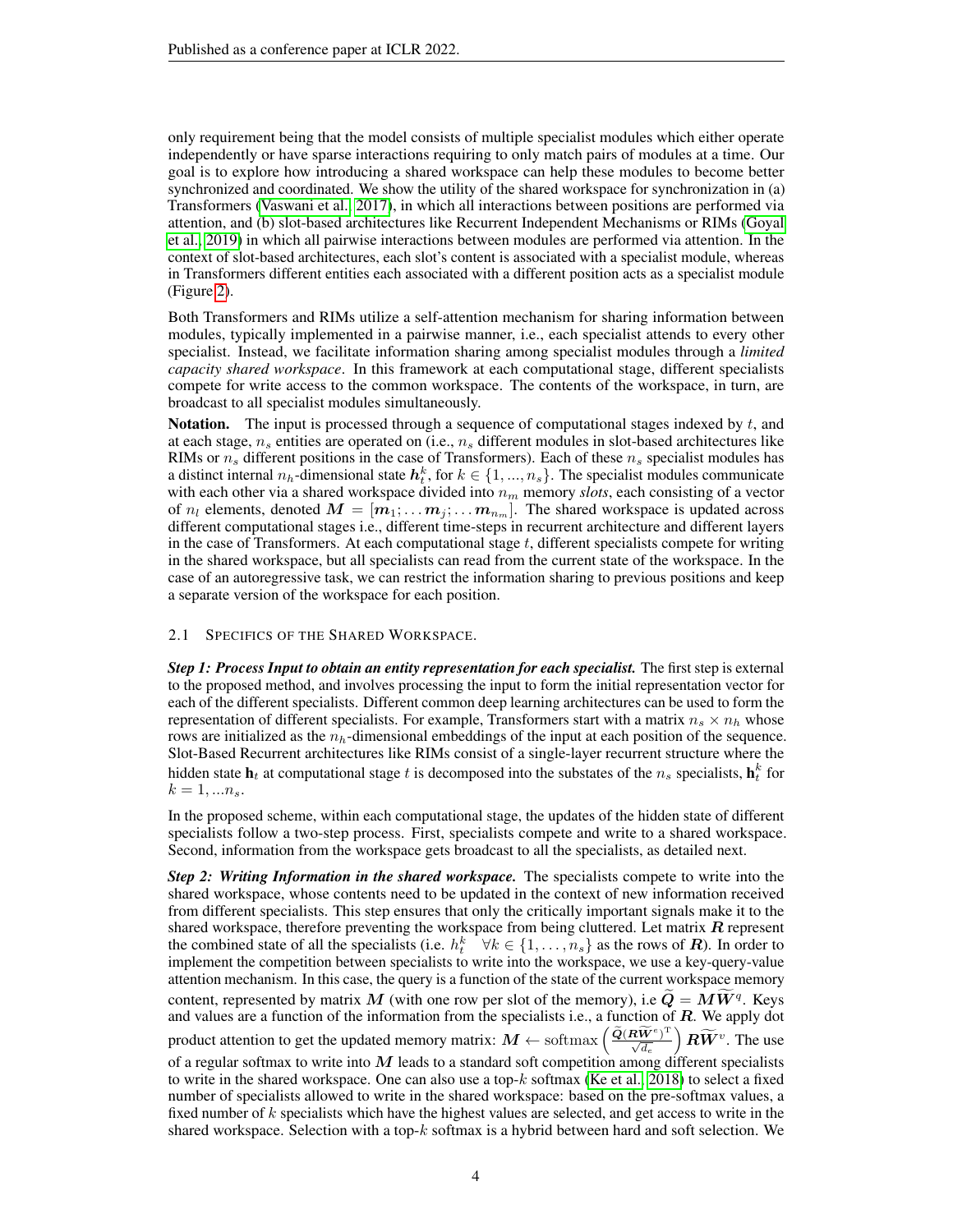denote the set of thus selected specialists as  $\mathcal{F}_t$ . We note that we can apply the attention mechanism multiple times to distill information from different specialists into the shared workspace. Here, the contents of the shared workspace are updated in the gated way as proposed in RMC [\(Santoro et al.,](#page-11-9) [2018\)](#page-11-9). We ask the reader to refer to appendix section [C](#page-16-0) for more details.

*Step 3: Broadcast of information from the shared workspace.* Each specialist then updates its state using the information broadcast from the shared workspace. We again utilize an attention mechanism to perform this consolidation. All the specialists create queries  $\hat{q}_k = h_k^k \hat{W}^q$ , which are matched with the keys  $\hat{\kappa}_j = (m_j \hat{W}^e)^{\text{T}}$   $\forall k \in \{1, ..., n_s\}, j \in \{1, ..., n_m\}$  from the updated memory slots, forming attention weights  $s_{k,j} = \text{softmax}\left(\frac{\hat{q}_k \hat{\kappa}_j}{\sqrt{d_e}}\right)$  . The memory slot values generated by each slot of the shared workspace and the attention weights are then used to update the state of all the specialists:  $h_t^k \leftarrow h_t^k + \sum_j s_{k,j} \hat{v}_j$  where  $\hat{v}_j = m_j \hat{W}^v \quad \forall k \in \{1, ..., n_s\}$ . After receiving the broadcast information from the workspace, each specialist update their state by applying some dynamics function i.e., one step update of LSTM or GRU units in the case of recurrent architectures, and a feedforward layer in the case of Transformers. This yields the new value  $h_{t+1}^k$  for the k-th specialist, from which we start the next stage  $(t + 1)$ .

Replacing pairwise interactions among neural modules with interaction facilitated by the shared workspace allows for the following:

*1. Higher-order (HO) interaction among neural modules.* The two-step write-read process first allows each memory slot to store a 'filtered summary' of the current input where the 'filter' is determined by the previous state of that slot ('Query' for the write step). Neural modules then summarize the information contained in these slots and update their state. Hence unlike pairwise interaction, messages passed among neural modules in the shared workspace setting also include HO interaction terms; those consisting of more than 2 modules at a time. Naturally, HO interaction require that messages passed among neural modules lie in the same representation space, which is precisely what we aim to achieve by allowing message passing only via a singular global channel.

*2. Dynamic filtering due to persistence of memory.* With a shared workspace (SW), contents of the memory slot play a key role in filtering and summarizing the information contained in the input at a given time step. Persistence of memory throughout an episode 1) would allow the memory layer to summarize and filter information based on what it has seen thus far 2) should ideally lead to better generalization as the model is able to dynamically modify its filtering machinery for a particular input. In contrast, "inducing points" in Set Transformers [\(Lee et al., 2019\)](#page-10-7) are fixed after training and hence the bottleneck cannot adjust itself on the fly for any new input. We present comparisons on several tasks in section [4.](#page-5-0) They show the importance of these two properties by comparing performance of SW with a)  $2 \times$ Self-Attention (to simulate HO interaction without global communication) b) a version without memory persistence, in Appendix [D.](#page-16-1)

*Computational Complexity of using shared workspace for synchronizing different specialists.* To encourage a coherent global coordination, Transformers and slot-based recurrent architectures rely on pairwise interactions captured via an attention mechanism. Unfortunately, such attention mechanisms scale quadratically with the number of specialists. Here, we propose a method which uses a shared workspace to create global coherence between different specialists and in the process, replaces the pairwise interactions of conventional dot-product attention. The computational complexity of the proposed method is thus *linear* in the number of specialists. In our experimentation, the number of memory slots is practically constant, which suggests a very favourable scaling behavior, and certainly much less than quadratic. As a point of reference, what would correspond to the number of slots in human working memory [\(Baars, 1993\)](#page-9-4) is indeed very small (less than 10 slots).

# 3 RELATED WORK

This work taps into a line of reasoning put forward by historical works, such as [Minsky](#page-11-0) [\(1988\)](#page-11-0); [Braitenberg](#page-9-2) [\(1986\)](#page-9-2); [Fodor](#page-10-0) [\(1983\)](#page-10-0), wherein it is argued that in order to be able to deal with a wide spectrum of conditions and tasks, an intelligent system should be comprised of many interacting specialized modules or programs, rather than a single "one-size-fits-all" entity. While modular architectures have been the subject of a number of research directions, [\(Jacobs et al., 1991;](#page-10-8) [Bottou](#page-9-9) [and Gallinari, 1991;](#page-9-9) [Ronco et al., 1997;](#page-11-10) [Reed and De Freitas, 2015;](#page-11-11) [Andreas et al., 2016;](#page-9-10) [Rosenbaum](#page-11-12) [et al., 2017;](#page-11-12) [Fernando et al., 2017;](#page-10-9) [Shazeer et al., 2017;](#page-12-3) [Rosenbaum et al., 2019;](#page-11-13) [Goyal and Bengio,](#page-10-10)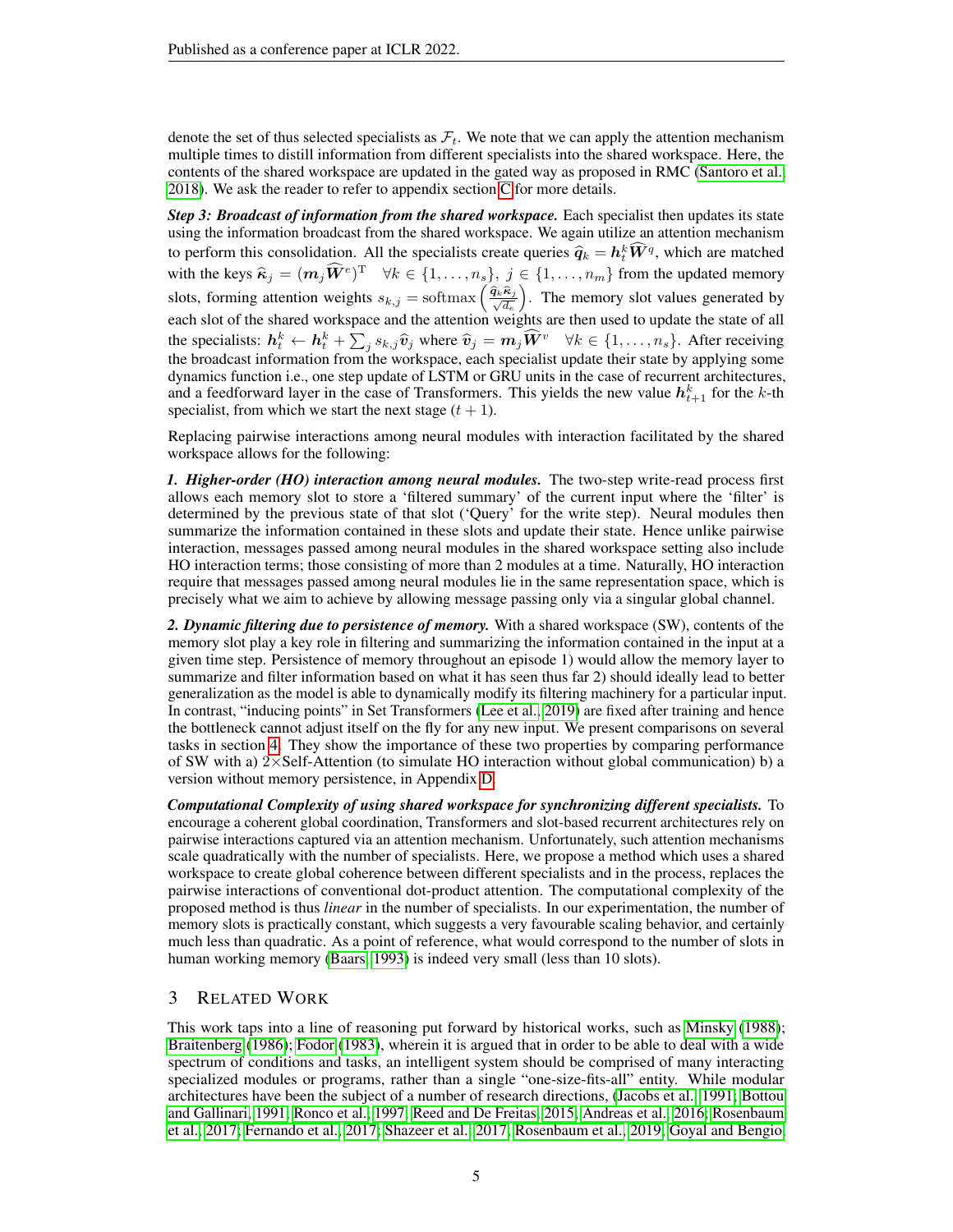[2020\)](#page-10-10), we focus here on a mechanism for achieving coherence and synchronization between specialist modules via a global workspace shared between all specialists.

Prior works have explored incorporating slot-based memory in the context of recurrent neural networks [\(Graves et al., 2014;](#page-10-11) [2016;](#page-10-12) [Santoro et al., 2018\)](#page-11-9). In the context of transformers, [Burtsev and](#page-9-11) [Sapunov](#page-9-11) [\(2020\)](#page-9-11) introduce *memory tokens* that are processed in addition to sequence tokens, whereas [Dai et al.](#page-9-12) [\(2019\)](#page-9-12) (Transformer-XL) propose to partition a long sequence to smaller segments and use the activations of the previous segment in memory while processing the current segment. Building on the latter, [Rae et al.](#page-11-14) [\(2019\)](#page-11-14) propose to store activations from prior segments in a compressed memory. However, these methods do not restrict memory writes to be sparse and competitive. Recent advances in this direction include the global neuronal workspace (GNW) model [\(Dehaene and Changeux,](#page-9-13) [2011\)](#page-9-13), which identifies the global workspace with a large network of excitatory pyramidal neurons with long-range axonal processes connecting prefrontal and parietal cortices. Further, deploying a shared workspace to establish coherence between different specialists as opposed to using all-pair communication has an added benefit, in that it allows us to tackle the  $O(n^2)$  complexity of selfattention. This makes our work related to previous work on reducing the computational complexity of dot product attention in Transformers. [Lee et al.](#page-10-7) [\(2019\)](#page-10-7) introduce the *ISAB* module, which maps between sets and comprises two dot-product attention layers. In the first layer, a set of trainable parameters are used as queries and the elements of the input set as keys; in the second layer, the output of the first layer is used as keys and the input set as queries. However, unlike in this work, the intermediate states (corresponding to the output of the first layer) are not maintained across layers. Concurrent to our work, [\(Jaegle et al., 2021\)](#page-10-13) also introduced the idea of using a latent bottleneck for addressing quadratic complexity by learning a bottleneck but there are important differences. For example. in Perceiver the latent bottleneck iteratively queries the information about different positions, and does not maintain the representation of the different specialists. More precisely, in our proposed method different specialists write information in the workspace and then information gets read from the shared workspace. In Perceiver, the latent bottleneck iteratively reads information from the set of positions. We also show the applicability of the proposed idea both for slot based models and Transformers.

The proposed model can also be seen as integrating out different ideas popular in modular architectures [\(Andreas et al., 2016;](#page-9-10) [Goyal et al., 2019\)](#page-10-3), memory networks [\(Graves et al., 2014;](#page-10-11) [Santoro et al., 2018\)](#page-11-9) and mixture of experts [\(Jacobs et al., 1991\)](#page-10-8), and hence combining some of their benefits in a unified architecture. The proposed model is factored as a set of specialists (incorporating modularity). The proposed model achieves coordination among different specialists via the use of a shared workspace (in the Neural Turing machines, there is only a single specialist i.e., without any modularity). Multiple experts can be active at the same time (generally not the case with a mixture of experts).

# <span id="page-5-0"></span>4 EXPERIMENTS

Here we briefly outline the tasks on which we applied the idea of the shared workspace and direct the reader to the appendix for some more experiments (Appendix [G\)](#page-18-0), full details on each task and details on hyperparameter settings for the model. The experiments have the following goals: (a) Demonstrate that the use of the shared workspace can improve results on a wide array of challenging benchmark tasks, with the goal of demonstrating the practical utility and breadth of the technique. (b) Show that the shared workspace addresses coherence between different specialists by achieving improved performance without requiring all pairwise interactions. Finally, to show wide applicability of our model, we integrate SW in TIMs [\(Lamb et al., 2021\)](#page-10-5), SCOFF [\(Goyal et al., 2020\)](#page-10-4) and BRIMs [\(Mittal et al., 2020b\)](#page-11-15) and show improvements over the default communication method used in each.

**Making sense of the visual input.** Using a shared workspace introduces a bottleneck in sharing of information between specialists. Since the size of the workspace is limited and generally much lower than the number of specialists, there is a limit to the amount of information that can be exchanged among specialists. We hypothesize that mediating communication through a limited capacity workspace should encourage the model to look at relevant information that is important for the downstream objective. We test this hypothesis on a set of visually challenging benchmarks. For our experiments, we use either Transformers or RIMs as a backbone. We consider variants of Transformers based on different subsets of important properties. *Transformers* [TR]: Self-attention based multi-layer architecture [\(Vaswani et al., 2017\)](#page-12-2) with shared parameters across layers. *Set transformer* [ISAB]: Transformers where self attention is replaced by ISAB module [\(Lee et al., 2019\)](#page-10-7). *Sparse*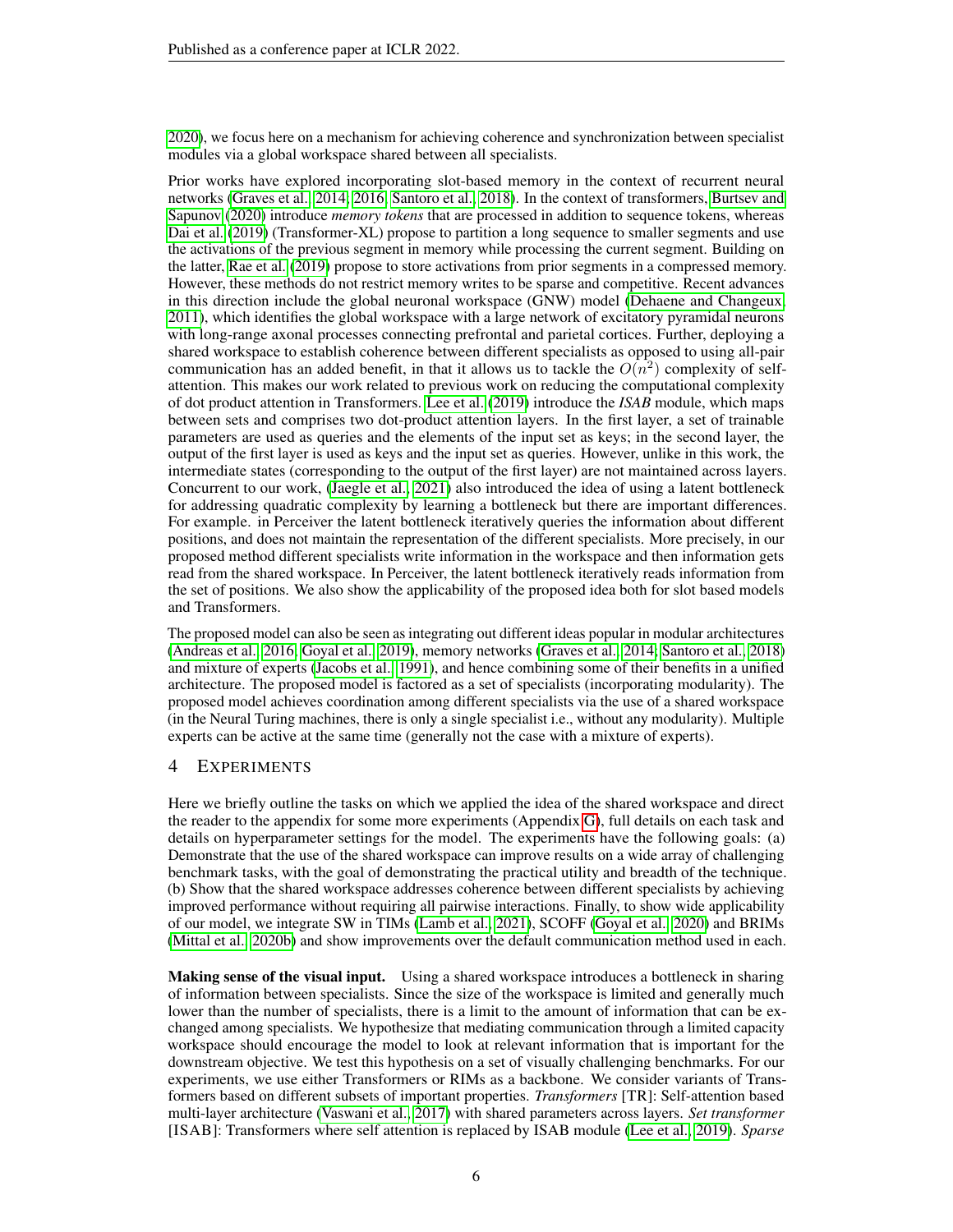

<span id="page-6-0"></span>Figure 3: Detecting Equilateral Triangles. Here, we compare the performance of the Transformers with shared workspace to other Transformer baselines. Here, we plot the test accuracy for each model.

| Model             | Top-1 $%$                     | Top-5 $%$                     |
|-------------------|-------------------------------|-------------------------------|
| ISAB              | $65.3_{\pm 0.025}$            | $83.6 + 0.011$                |
| <b>STR</b>        | $70.6_{\pm 0.08}$             | $87.33_{\pm 0.06}$            |
| TR.               | $70.83_{\pm 0.44}$            | $87.8_{+0.08}$                |
| $TR + HC$         | $\overline{70.17}_{\pm 0.31}$ | $88.33_{+0.2}$                |
| $TR + HSW (OURS)$ | $71.07_{+0.04}$               | $88.6{\scriptstyle \pm 0.49}$ |
| $TR + SSW (OURS)$ | $71.33_{+0.34}$               | $88.3_{\pm 0.05}$             |

<span id="page-6-1"></span>Table 1: Comparison on CATER Object Tracking. Here, we compare the Top-1 and Top-5 accuracy of Transformers with shared workspace and Transformers with self-attention. We can see that Transformers with a shared workspace outperform those with pairwise selfattention.

*Transformers* [STR]: Transformers with sparse factorizations of the attention matrix [\(Child et al.,](#page-9-14) [2019\)](#page-9-14). *High Capacity Transformers* [TR+HC]: Same as TR but with different parameters across layers. *Transformers with Shared Workspace with soft-competition* [TR+SSW]: Transformers with different positions competing with each other to write in shared workspace using soft-competition. *Transformers with Shared Workspace with top-*k *competition* [TR+HSW]: Transformers with different positions competing with each other to write in shared workspace using top-k competition. For a more detailed description of all the tasks described below, we ask the reader to appendix section [E.](#page-17-0)

Detecting Equilateral Triangles. We first use a simple toy task to test our hypothesis where the model should detect equilateral triangles in images [\(Ahmad and Omohundro, 2009\)](#page-9-15). Each image is of size  $64 \times 64$  and contains 3 randomly placed clusters of points. For equilateral triangles, the midpoints of these clusters are equidistant from each other. This is a binary classification task where the model has to predict whether the three given clusters form an equilateral triangle or not. To feed an image into a Transformer, we follow the same methodology as used in vision Transformers [\(Dosovitskiy](#page-10-14) [et al., 2020\)](#page-10-14). We first divide an image into equal sized  $4 \times 4$  patches and treat each patch as a different input position of the Transformer.

To solve this task correctly, the model only needs to attend to relevant information i.e., to patches that contain the cluster of points. Therefore, using a limited capacity shared workspace should be useful here. Our results (presented in Figure



<span id="page-6-2"></span>Figure 4: Comparison on Sort-of-CLEVR relational reasoning. Speed of convergence for relational and non-relational questions in the sort-ofclevr dataset. We can see that the proposed model converges much faster than the baselines in both cases.

[3\)](#page-6-0) confirm this hypothesis. We can see that *Transformers with shared workspace attention converge much faster and reach higher accuracy as compared to the baseline Transformer*. Our method also outperforms Set Transformer by a significant margin.

Multi MNIST Generation. In this task, we train an Image Transformer [\(Parmar et al., 2018\)](#page-11-4) (pixelby-pixel, raster-order generative model) for next-pixel prediction on the "MultiMNIST dataset" where each image consists of 4 independently sampled MNIST digits stacked horizontally to form one image (see Figure [10](#page-20-0) for demonstration). The main aim of this task is to observe the inductive biases that allow for specialization of mechanisms in TIMs [\(Lamb et al., 2021\)](#page-10-5). Each image in the MultiMNIST dataset can be broken down into different sets of independent spatial components. Since the digits which make up the image are independently selected, the joint distribution of pixel intensities in any one of the four sections of the image is statistically independent of the pixel intensities in any other section of the image. Moreover each section of the image can be further broken down into independent spatial components: one that pertains to the background and one that pertains to the foreground. One can expect that architectures that are made up of sparsely interacting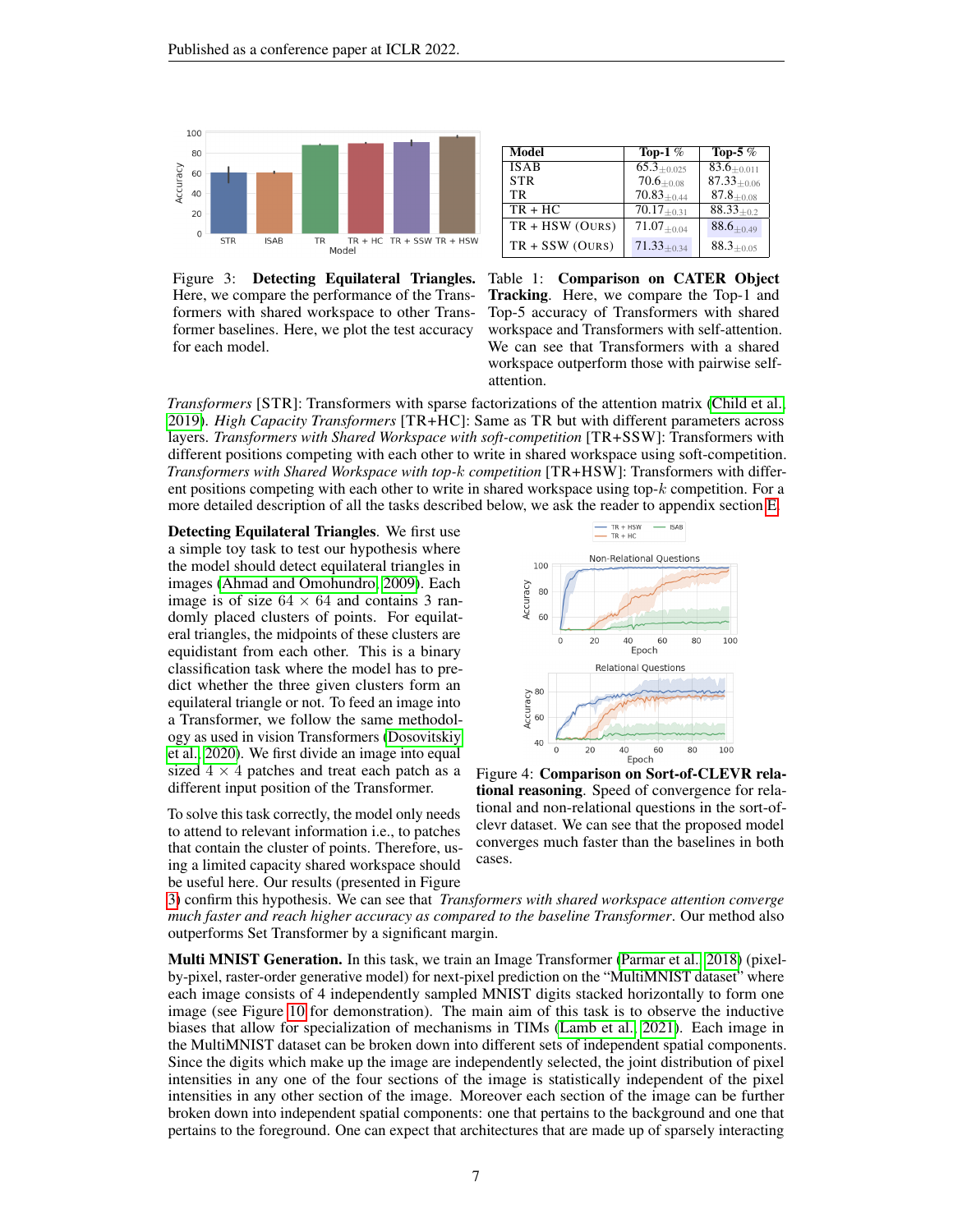different mechanisms to naturally capture this statistical independence by dividing labour among different mechanisms. While, for monolithic architectures, a major portion of their training time will be spent in learning these statistical independencies from scratch. We find that replacing the pairwise communication in TIMs with a shared workspace (TIMs + SW) leads to better and more interpretable division of labor among specialists as shown in Figure [5.](#page-7-0) From the figure, It is clear that the TIMs model is unable to divide labour among specialists with mechanism 2 being activation for all the pixels in the image. On the other hand, we can see that TIMs + SW is able to divide labor among specialists with each mechanism focusing on a different aspect of the image. We can see that mechanism 2 gets activated for the digits which are present towards the centre of each of the 4 columns while mechanisms 3 and 4 cover the background of the digits, with mechanism 3 covering the area between adjacent digits and mechanism 4 covering the area above and below the digits. Thus, we can see that using a shared workspace aids the division of labor among different specialists. We also find that TIMs + SW results in the least cross-entropy loss in the test set when compared to TIMs and Image Transformers [\(Parmar et al., 2018\)](#page-11-4). Results shown in appendix Table [5.](#page-20-1)

CATER: Object Tracking. Cater is a spatiotemporal reasoning video dataset introduced in [Girdhar and Ramanan](#page-10-15) [\(2019\)](#page-10-15). Each video contains 3D objects organized in a  $6 \times 6$  grid. Each object affords certain actions that can be performed on them. These actions result in movement of the concerned objects and change in their positions. Some of these actions include: *rotate*, *pick-place*, *slide*, *contain*. Throughout the duration of the video, a number of these actions are performed to get the final state of the grid. Note that only a single object undergoes an action, at any instant. The task that we focus on here is called *localization*. In this task, the goal is to predict the location of the target object in the final frame. In this case the target object is called a snitch. The snitch as well as the other objects move across the  $6 \times 6$  grid. In some scenarios, the snitch may be covered by other objects hence hiding it from the view. In such cases, tracking the movement of the snitch across frames becomes essential. Therefore, capturing long-range temporal dependencies is essential to solve this task.

# The information exchange limit enforced by the limited capacity of the shared workspace should



tion Maps for TIMs tivation Maps for TIMs+SW

<span id="page-7-0"></span>Figure 5: This figure shows the mechanism activation map for all 4 mechanims used in the multimnist generation task for both TIMs and TIMs + SW. Both the images in the figure correspond to the activation maps from 4 different examples. Each activation map contains 4 mechanisms shown from left to right in a single row. Each mechanism is shown using a 32 x 32 image, a particular pixel in a mechanism activation map is shown in white if that mechanism was used during the generation of that pixel while generating the image.

be useful here as well. For CATER, in some frames the snitch is not visible as it is covered by other objects. Therefore, ideally the model only needs to attend to frames in which the snitch is visible. Additionally, if the snitch is visible throughout the video in all frames, then to accurately predict the final position of the snitch, the model only needs to attend to the final frame of the video and can completely ignore the initial frames. The results for this task are presented in Table [1.](#page-6-1) We also experimented with both soft competition TR+SSW and hard competition TR+HSW, with only  $k = 5$  specialists writing into the shared workspace. We can see that models with a shared workspace outperform those with pairwise multihead attention thus confirming our hypothesis about the benefits of a shared workspace for this task. As shown in Table [1](#page-6-1) proposed method convincingly outperforms the Set Transformer.

Relational Reasoning : Sort-of-CLEVR. In relational reasoning, the model is tasked with answering questions about certain properties of various objects and their relations with other objects. The model is presented with an image and a question for that image. This task has a clear sparse structure as in order to answer the questions correctly, it needs to only reason about a specific subset of objects that the question mentions. For this task, we use the Sort-of-CLEVR dataset [\(Santoro et al., 2017\)](#page-11-16).

Each image in Sort-of-CLEVR is of size  $75 \times 75$  and contains 6 randomly placed geometrical shapes of 6 possible colors and 2 possible shapes. Each image comes with 10 relational questions and 10 non-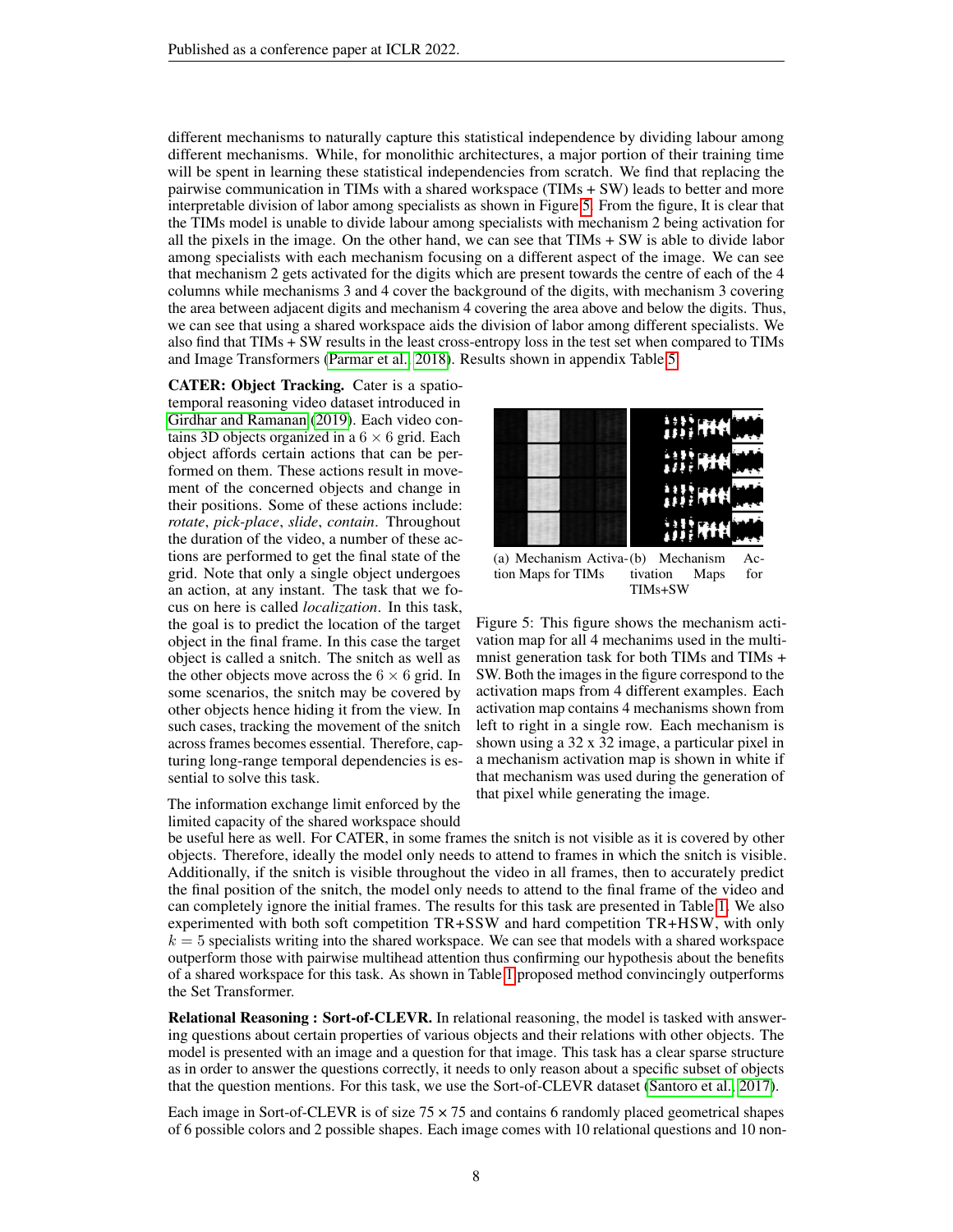relational questions. Non-relational questions only consider properties of individual objects. On the other hand, relational questions consider relations among multiple objects. For more details about the question see appendix Figure [8.](#page-17-1) The input to the model consists of the image and the corresponding question. We first obtain a sequence of equal-sized patches for the image as in vision Transformers [\(Dosovitskiy et al., 2020\)](#page-10-14). We concatenate the resulting patch sequence with the representation of the question and pass the combined sequence through the Transformer. Sort-of-CLEVR has a finite number of possible answers, hence this task is setup as a classification task.

We present the results for this task in Figure [4.](#page-6-2) We observe that *the Transformers with the shared workspace converge faster and outperform the baselines for relational as well as non-relational questions*. The superior performance with shared memory can be attributed to the inherent sparsity of this task. For instance, in non-relational questions, the model only needs to attend to a single object referenced in the question to answer it correctly, while relational questions only consider a small subset of objects in the image, thus sparsity is helpful for both these types of questions. Therefore, the limited capacity of the shared workspace forces the model to attend to only relevant information.

Shared Workspace for Physical Reasoning. In this task, we consider a set of bouncing balls and the model is tasked with predicting the trajectory of the balls at each step. In order to solve this task, a coherent picture of where and which objects will collide needs to be established by the learner. We use the bouncing-ball dataset from [Van Steenkiste et al.](#page-12-4) [\(2018\)](#page-12-4). We train the model for

| Model        | Num. Slots     | $ARI$ $\uparrow$   | $MSE \downarrow$ |
|--------------|----------------|--------------------|------------------|
| <b>SCOFF</b> |                | $0.276 + 0.001$    | $0.083 + 0.0$    |
| $SCOFF + SW$ | $\mathfrak{D}$ | $0.154_{+0.007}$   | $0.135 + 0.002$  |
| $SCOFF + SW$ | 4              | $0.487_{\pm0.085}$ | $0.059_{+0.0}$   |
| $SCOFF + SW$ | 5              | $0.915_{+0.0}$     | $0.035 + 0.0$    |
| $SCOFF + SW$ | 8              | $0.891\pm_{0.001}$ | $0.039_{+0.0}$   |
| $SCOFF + SW$ | 10             | $0.351_{+0.001}$   | $0.08_{+0.0}$    |

<span id="page-8-0"></span>Table 2: Here we show the performance of SCOFF augmented with shared workspace attention on the bouncing balls task. We also analyse the effect of varying number of slots in the shared workspace. This also shows that by increasing the number of slots performance decreases hence validating claims regarding bandwidth limited communication channel via shared workspace.

next-step prediction. We compare the proposed approach against SCOFF [\(Goyal et al., 2020\)](#page-10-4). The results of our comparison are shown in Table [2.](#page-8-0) We use the ARI and MSE metric for comparison. ARI measures how well the different balls are segregated into different slots, higher ARI means better segregation. We can see that using a shared workspace results in higher ARI as compared to pairwise communication in SCOFF. Thus, using a shared workspace results in better division of labor among specialists. We also compare the proposed method against other baselines in appendix section [F.1.](#page-18-1)

Shared Workspace for Atari Video Games. We start by training RIMs, RIMs + shared workspace (SW) on three "source" games (Pong, River Raid, and Seaquest) and test if the learned features transfer to a different subset of randomly selected "target" games (Alien, Asterix, Boxing, Centipede, Gopher, Hero, James Bond, Krull, Robotank, Road Runner, Star Gunner, and Wizard of Wor). We take a sufficient number of specialists in RIMs (10). We train on source games for 10M steps, and then fine-tune on transfer games for 10M more steps. We choose these games as they were also used in the original RIMs paper [\(Goyal et al., 2019\)](#page-10-3). Using a suite of 36 game pairs, we find that RIMs + SW outperforms RIMs on both game A (a median performance ratio of 1.13; mean of 1.16) and game B (a median performance ratio of 1.11; mean of 1.15). The improved performance with RIMs + SW is due to better forward transfer (knowledge acquired for game A facilitates the learning of game B) and reduced backward interference (knowledge acquired for game B does not disrupt knowledge acquired for game A), presumably thanks to a more appropriate modularization of knowledge.

#### 5 CONCLUSION

Inspired by cognitive neuroscience global workspace theories, we have proposed a shared workspace model for establishing coherence among modular neural specialists while exchanging information in a systematic way. We show that using a limited capacity shared workspace as a bottleneck for mediating communication among specialists results in better performance across a wide range of visual reasoning benchmarks as compared to the pairwise interactions typically used in self-attention schemes. The proposed approach combines several key properties: knowledge and expertise is divided among specialists, they compete to post new contents to the workspace, and after being updated, the shared workspace is accessible to all specialists for their own updates.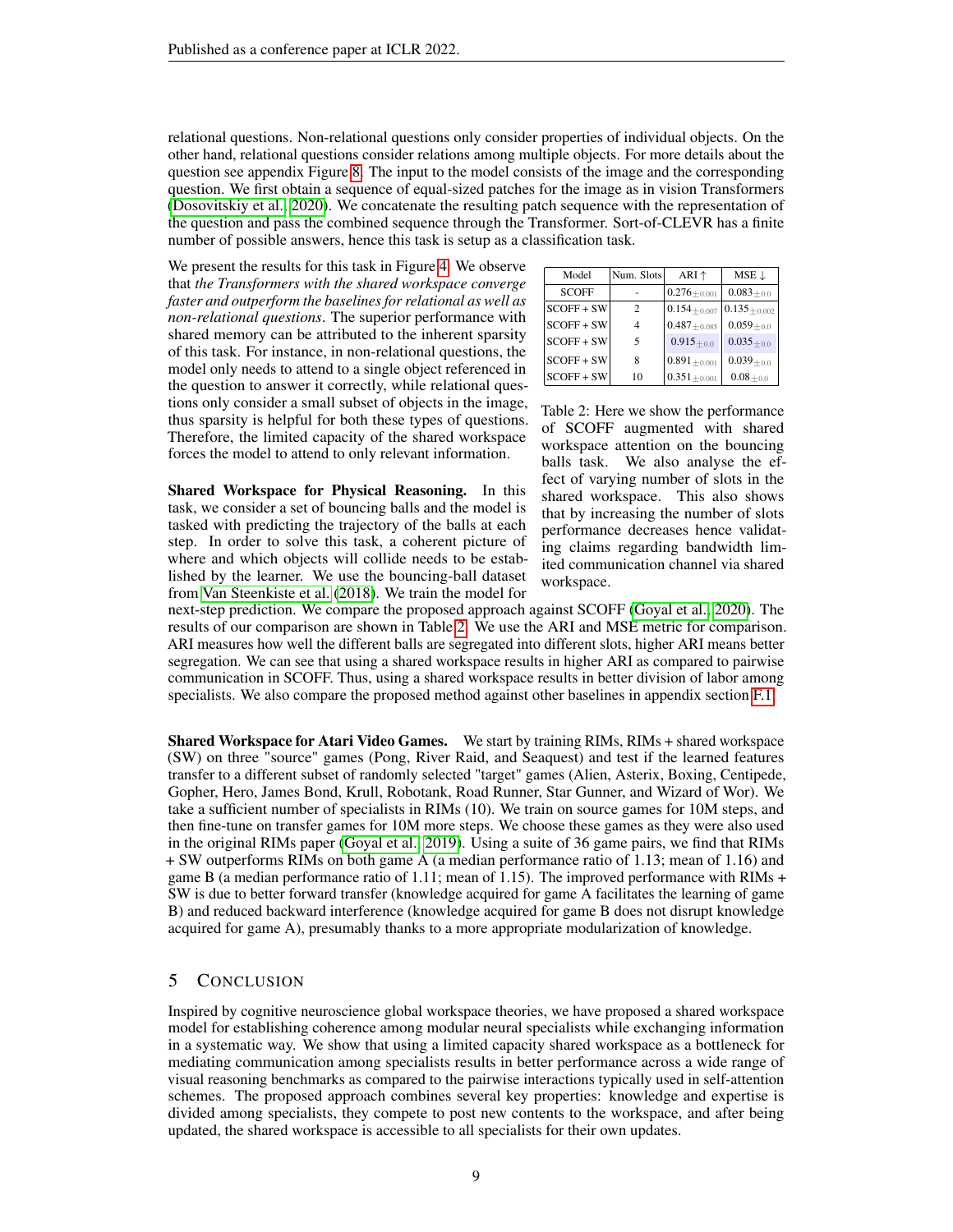# ETHICS STATEMENT

The authors do not foresee any negative social impacts of this work, but of course the accumulation of improvements in ML could be misused as it may give more power to nefarious agents.

# REPRODUCIBILITY STATEMENT

We use Algorithms [1](#page-13-0) and [2](#page-14-0) for our experiments, we will be releasing the code after the review process. We also provide our code in the supplementary material.

#### **REFERENCES**

<span id="page-9-15"></span>S. Ahmad and S. Omohundro. Equilateral triangles: A challenge for connectionist vision. 2009.

- <span id="page-9-10"></span>Jacob Andreas, Marcus Rohrbach, Trevor Darrell, and Dan Klein. Neural module networks. In *Proceedings of the IEEE Conference on Computer Vision and Pattern Recognition*, pages 39–48, 2016.
- <span id="page-9-4"></span>Bernard J Baars. *A cognitive theory of consciousness*. Cambridge University Press, 1993.
- <span id="page-9-6"></span>Bernard J Baars. In the theatre of consciousness. global workspace theory, a rigorous scientific theory of consciousness. *Journal of Consciousness Studies*, 4(4):292–309, 1997.
- <span id="page-9-8"></span>Dzmitry Bahdanau, Kyunghyun Cho, and Yoshua Bengio. Neural machine translation by jointly learning to align and translate. *arXiv preprint arXiv:1409.0473*, 2014.
- <span id="page-9-0"></span>Christopher Berner, Greg Brockman, Brooke Chan, Vicki Cheung, Przemysław D˛ebiak, Christy Dennison, David Farhi, Quirin Fischer, Shariq Hashme, Chris Hesse, et al. Dota 2 with large scale deep reinforcement learning. *arXiv preprint arXiv:1912.06680*, 2019.
- <span id="page-9-9"></span>Léon Bottou and Patrick Gallinari. A framework for the cooperation of learning algorithms. In *Advances in neural information processing systems*, pages 781–788, 1991.
- <span id="page-9-2"></span>Valentino Braitenberg. *Vehicles: Experiments in synthetic psychology*. MIT press, 1986.
- <span id="page-9-3"></span>Rodney A Brooks. Intelligence without representation. *Artificial intelligence*, 47(1-3):139–159, 1991.
- <span id="page-9-1"></span>Tom B Brown, Benjamin Mann, Nick Ryder, Melanie Subbiah, Jared Kaplan, Prafulla Dhariwal, Arvind Neelakantan, Pranav Shyam, Girish Sastry, Amanda Askell, et al. Language models are few-shot learners. *arXiv preprint arXiv:2005.14165*, 2020.
- <span id="page-9-11"></span>Mikhail S Burtsev and Grigory V Sapunov. Memory transformer. *arXiv preprint arXiv:2006.11527*, 2020.
- <span id="page-9-14"></span>Rewon Child, Scott Gray, Alec Radford, and Ilya Sutskever. Generating long sequences with sparse transformers. *arXiv preprint arXiv:1904.10509*, 2019.
- <span id="page-9-7"></span>Michael D. Colagrosso and Michael C Mozer. Theories of access consciousness. In L. K. Saul, Y. Weiss, and L. Bottou, editors, *Advances in Neural Information Processing Systems 17*, pages 289–296. MIT Press, 2005. URL [http://papers.nips.cc/paper/](http://papers.nips.cc/paper/2715-theories-of-access-consciousness.pdf) [2715-theories-of-access-consciousness.pdf](http://papers.nips.cc/paper/2715-theories-of-access-consciousness.pdf).
- <span id="page-9-12"></span>Zihang Dai, Zhilin Yang, Yiming Yang, Jaime Carbonell, Quoc V Le, and Ruslan Salakhutdinov. Transformer-xl: Attentive language models beyond a fixed-length context. *arXiv preprint arXiv:1901.02860*, 2019.
- <span id="page-9-5"></span>S. Dehaene, H. Lau, and S. Kouider. What is consciousness, and could machines have it? *Science*, 358(6362):486–492, 2017.
- <span id="page-9-13"></span>Stanislas Dehaene and Jean-Pierre Changeux. Experimental and theoretical approaches to conscious processing. *Neuron*, 70(2):200–227, 2011.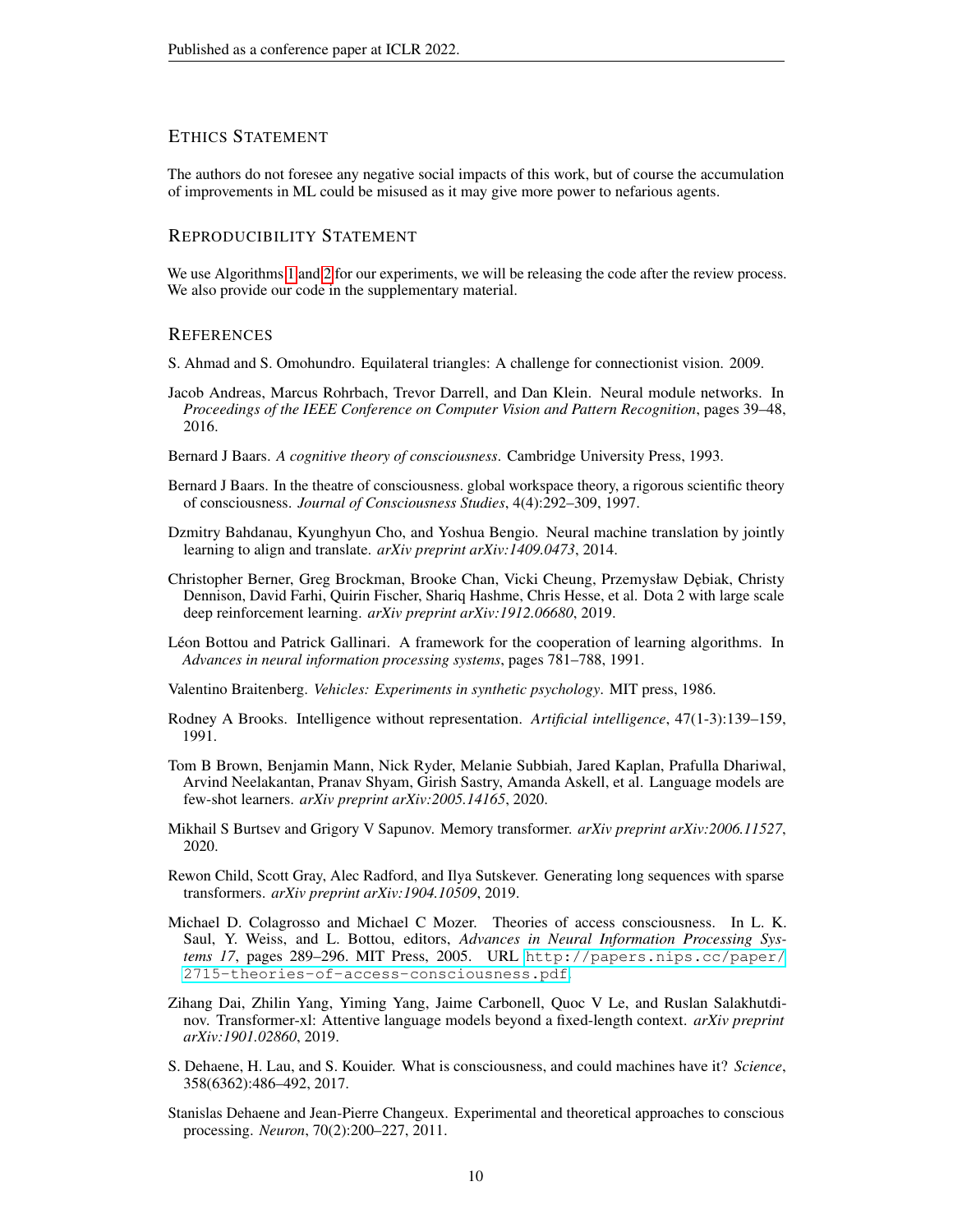- <span id="page-10-1"></span>Stanislas Dehaene, Michel Kerszberg, and Jean-Pierre Changeux. A neuronal model of a global workspace in effortful cognitive tasks. *Proceedings of the national Academy of Sciences*, 95(24): 14529–14534, 1998.
- <span id="page-10-2"></span>Mostafa Dehghani, Stephan Gouws, Oriol Vinyals, Jakob Uszkoreit, and Łukasz Kaiser. Universal transformers. *arXiv preprint arXiv:1807.03819*, 2018.
- <span id="page-10-14"></span>Alexey Dosovitskiy, Lucas Beyer, Alexander Kolesnikov, Dirk Weissenborn, Xiaohua Zhai, Thomas Unterthiner, Mostafa Dehghani, Matthias Minderer, Georg Heigold, Sylvain Gelly, et al. An image is worth 16x16 words: Transformers for image recognition at scale. *arXiv preprint arXiv:2010.11929*, 2020.
- <span id="page-10-9"></span>Chrisantha Fernando, Dylan Banarse, Charles Blundell, Yori Zwols, David Ha, Andrei A Rusu, Alexander Pritzel, and Daan Wierstra. Pathnet: Evolution channels gradient descent in super neural networks. *arXiv preprint arXiv:1701.08734*, 2017.
- <span id="page-10-0"></span>Jerry A Fodor. *The modularity of mind*. MIT press, 1983.
- <span id="page-10-15"></span>Rohit Girdhar and Deva Ramanan. CATER: A diagnostic dataset for compositional actions and temporal reasoning. *CoRR*, abs/1910.04744, 2019. URL [http://arxiv.org/abs/1910.](http://arxiv.org/abs/1910.04744) [04744](http://arxiv.org/abs/1910.04744).
- <span id="page-10-10"></span>Anirudh Goyal and Yoshua Bengio. Inductive biases for deep learning of higher-level cognition. *arXiv preprint arXiv:2011.15091*, 2020.
- <span id="page-10-3"></span>Anirudh Goyal, Alex Lamb, Jordan Hoffmann, Shagun Sodhani, Sergey Levine, Yoshua Bengio, and Bernhard Schölkopf. Recurrent independent mechanisms. *arXiv preprint arXiv:1909.10893*, 2019.
- <span id="page-10-4"></span>Anirudh Goyal, Alex Lamb, Phanideep Gampa, Philippe Beaudoin, Sergey Levine, Charles Blundell, Yoshua Bengio, and Michael Mozer. Object files and schemata: Factorizing declarative and procedural knowledge in dynamical systems. *arXiv preprint arXiv:2006.16225*, 2020.
- <span id="page-10-11"></span>Alex Graves, Greg Wayne, and Ivo Danihelka. Neural turing machines. *CoRR*, abs/1410.5401, 2014. URL <http://arxiv.org/abs/1410.5401>.
- <span id="page-10-12"></span>Alex Graves, Greg Wayne, Malcolm Reynolds, Tim Harley, Ivo Danihelka, Agnieszka Grabska-Barwinska, Sergio Gómez Colmenarejo, Edward Grefenstette, Tiago Ramalho, John Agapiou, et al. ´ Hybrid computing using a neural network with dynamic external memory. *Nature*, 538(7626): 471–476, 2016.
- <span id="page-10-8"></span>Robert A Jacobs, Michael I Jordan, Steven J Nowlan, and Geoffrey E Hinton. Adaptive mixtures of local experts. *Neural computation*, 3(1):79–87, 1991.
- <span id="page-10-13"></span>Andrew Jaegle, Felix Gimeno, Andrew Brock, Andrew Zisserman, Oriol Vinyals, and Joao Carreira. Perceiver: General perception with iterative attention. *arXiv preprint arXiv:2103.03206*, 2021.
- <span id="page-10-17"></span>Andrej Karpathy. karpathy/mingpt, Aug 2020. URL [https://github.com/karpathy/](https://github.com/karpathy/minGPT) [minGPT](https://github.com/karpathy/minGPT).
- <span id="page-10-6"></span>Nan Rosemary Ke, Anirudh Goyal ALIAS PARTH GOYAL, Olexa Bilaniuk, Jonathan Binas, Michael C Mozer, Chris Pal, and Yoshua Bengio. Sparse attentive backtracking: Temporal credit assignment through reminding. In *Advances in neural information processing systems*, pages 7640–7651, 2018.
- <span id="page-10-16"></span>Diederik Kingma and Jimmy Ba. Adam: A method for stochastic optimization. *arXiv preprint arXiv:1412.6980*, 2014.
- <span id="page-10-5"></span>Alex Lamb, Di He, Anirudh Goyal, Guolin Ke, Chien-Feng Liao, Mirco Ravanelli, and Yoshua Bengio. Transformers with competitive ensembles of independent mechanisms, 2021. URL <https://openreview.net/forum?id=1TIrbngpW0x>.
- <span id="page-10-7"></span>Juho Lee, Yoonho Lee, Jungtaek Kim, Adam Kosiorek, Seungjin Choi, and Yee Whye Teh. Set transformer: A framework for attention-based permutation-invariant neural networks. In *International Conference on Machine Learning*, pages 3744–3753, 2019.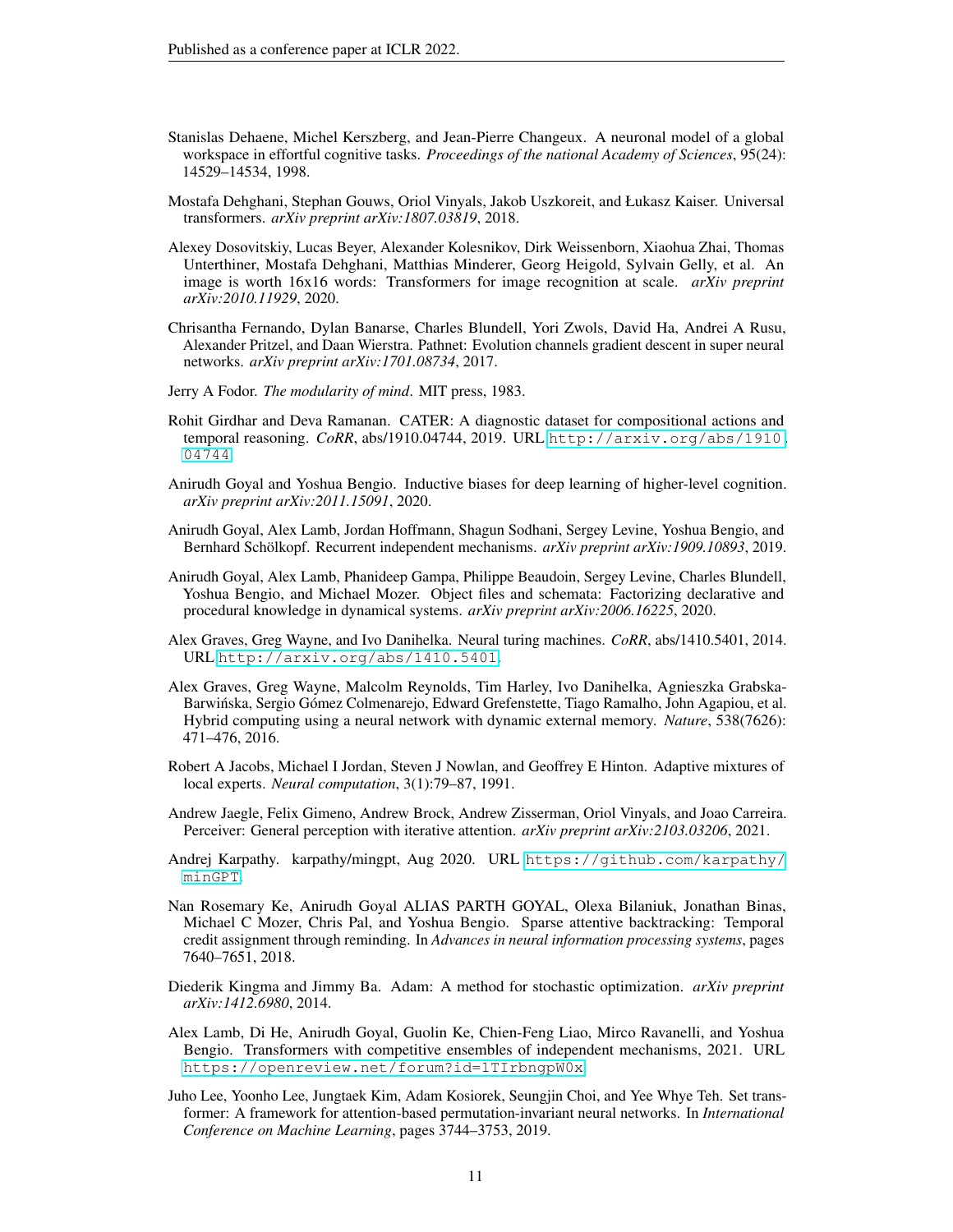<span id="page-11-8"></span>Kanika Madan, Nan Rosemary Ke, Anirudh Goyal, Bernhard Schölkopf, and Yoshua Bengio. Meta attention networks: Meta-learning attention to modulate information between recurrent independent mechanisms. In *International Conference on Learning Representations*, 2021. URL [https:](https://openreview.net/forum?id=Lc28QAB4ypz) [//openreview.net/forum?id=Lc28QAB4ypz](https://openreview.net/forum?id=Lc28QAB4ypz).

<span id="page-11-0"></span>Marvin Minsky. *Society of mind*. Simon and Schuster, 1988.

- <span id="page-11-7"></span>Sarthak Mittal, Alex Lamb, Anirudh Goyal, Vikram Voleti, Murray Shanahan, Guillaume Lajoie, Michael Mozer, and Yoshua Bengio. Learning to combine top-down and bottom-up signals in recurrent neural networks with attention over modules. In *International Conference on Machine Learning*, pages 6972–6986. PMLR, 2020a.
- <span id="page-11-15"></span>Sarthak Mittal, Alex Lamb, Anirudh Goyal, Vikram Voleti, Murray Shanahan, Guillaume Lajoie, Michael Mozer, and Yoshua Bengio. Learning to combine top-down and bottom-up signals in recurrent neural networks with attention over modules. In *International Conference on Machine Learning*, pages 6972–6986. PMLR, 2020b.
- <span id="page-11-17"></span>Myle Ott, Sergey Edunov, Alexei Baevski, Angela Fan, Sam Gross, Nathan Ng, David Grangier, and Michael Auli. fairseq: A fast, extensible toolkit for sequence modeling. In *Proceedings of NAACL-HLT 2019: Demonstrations*, 2019.
- <span id="page-11-4"></span>Niki Parmar, Ashish Vaswani, Jakob Uszkoreit, Lukasz Kaiser, Noam Shazeer, Alexander Ku, and Dustin Tran. Image transformer. In *International Conference on Machine Learning*, pages 4055–4064. PMLR, 2018.
- <span id="page-11-5"></span>Alec Radford, Jeffrey Wu, Rewon Child, David Luan, Dario Amodei, and Ilya Sutskever. Language models are unsupervised multitask learners. *OpenAI blog*, 1(8):9, 2019.
- <span id="page-11-14"></span>Jack W Rae, Anna Potapenko, Siddhant M Jayakumar, and Timothy P Lillicrap. Compressive transformers for long-range sequence modelling. *arXiv preprint arXiv:1911.05507*, 2019.
- <span id="page-11-6"></span>Nasim Rahaman, Anirudh Goyal, Muhammad Waleed Gondal, Manuel Wuthrich, Stefan Bauer, Yash Sharma, Yoshua Bengio, and Bernhard Schölkopf. S2rms: Spatially structured recurrent modules. *arXiv preprint arXiv:2007.06533*, 2020.
- <span id="page-11-11"></span>Scott Reed and Nando De Freitas. Neural programmer-interpreters. *arXiv preprint arXiv:1511.06279*, 2015.
- <span id="page-11-10"></span>Eric Ronco, Henrik Gollee, and Peter J Gawthrop. Modular neural networks and self-decomposition. *Technical Report CSC-96012*, 1997.
- <span id="page-11-12"></span>Clemens Rosenbaum, Tim Klinger, and Matthew Riemer. Routing networks: Adaptive selection of non-linear functions for multi-task learning. *arXiv preprint arXiv:1711.01239*, 2017.
- <span id="page-11-13"></span>Clemens Rosenbaum, Ignacio Cases, Matthew Riemer, and Tim Klinger. Routing networks and the challenges of modular and compositional computation. *arXiv preprint arXiv:1904.12774*, 2019.
- <span id="page-11-16"></span>Adam Santoro, David Raposo, David G Barrett, Mateusz Malinowski, Razvan Pascanu, Peter Battaglia, and Timothy Lillicrap. A simple neural network module for relational reasoning. In *Advances in neural information processing systems*, pages 4967–4976, 2017.
- <span id="page-11-9"></span>Adam Santoro, Ryan Faulkner, David Raposo, Jack Rae, Mike Chrzanowski, Theophane Weber, Daan Wierstra, Oriol Vinyals, Razvan Pascanu, and Timothy Lillicrap. Relational recurrent neural networks. In *Advances in Neural Information Processing Systems*, pages 7299–7310, 2018.
- <span id="page-11-1"></span>Murray Shanahan. A cognitive architecture that combines internal simulation with a global workspace. *Consciousness and cognition*, 15(2):433–449, 2006.
- <span id="page-11-2"></span>Murray Shanahan. *Embodiment and the inner life: Cognition and Consciousness in the Space of Possible Minds*. Oxford University Press, USA, 2010.
- <span id="page-11-3"></span>Murray Shanahan. The brain's connective core and its role in animal cognition. *Philosophical Transactions of the Royal Society B: Biological Sciences*, 367(1603):2704–2714, 2012.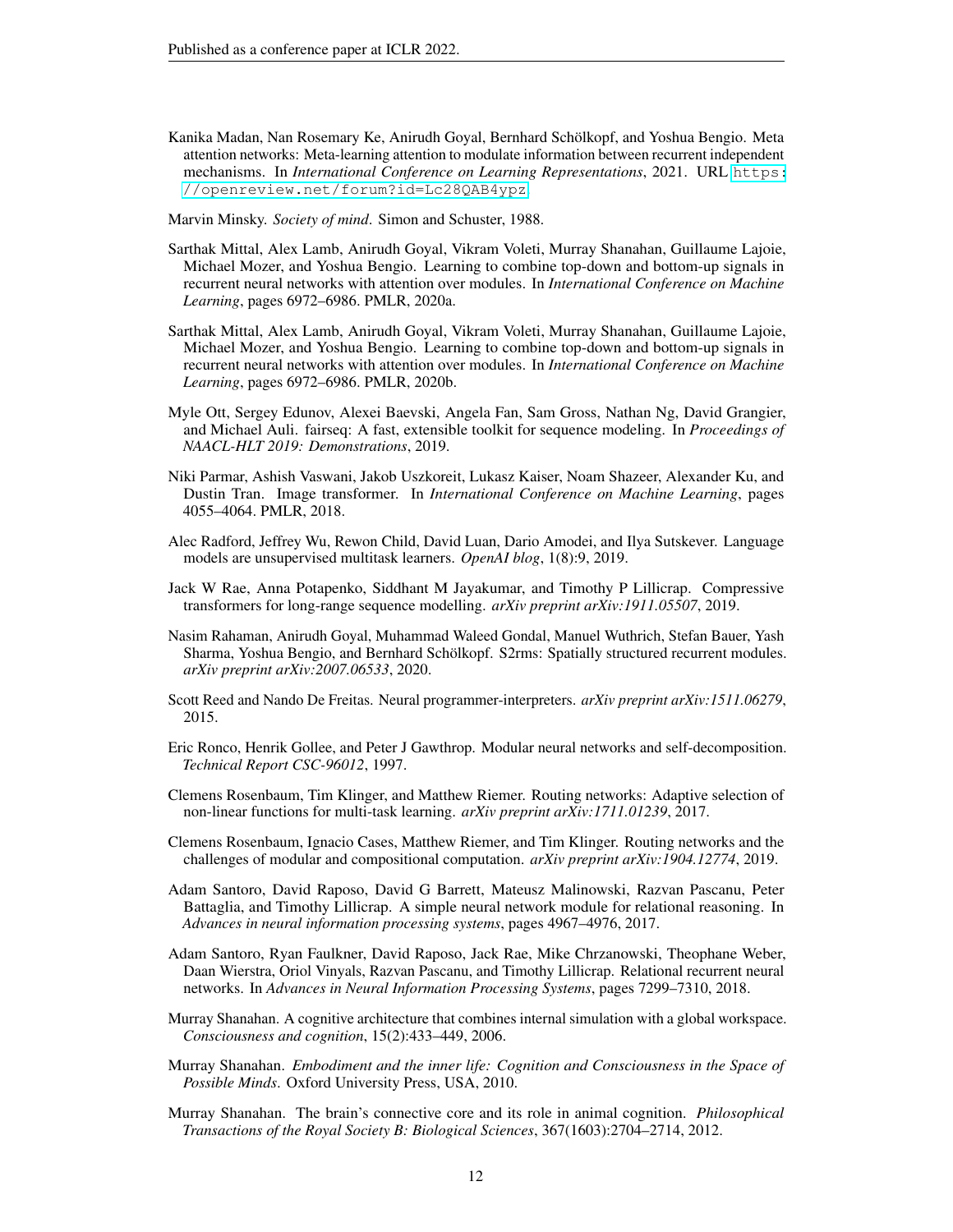- <span id="page-12-1"></span>Murray Shanahan and Bernard Baars. Applying global workspace theory to the frame problem. *Cognition*, 98(2):157–176, 2005.
- <span id="page-12-3"></span>Noam Shazeer, Azalia Mirhoseini, Krzysztof Maziarz, Andy Davis, Quoc Le, Geoffrey Hinton, and Jeff Dean. Outrageously large neural networks: The sparsely-gated mixture-of-experts layer. *arXiv preprint arXiv:1701.06538*, 2017.
- <span id="page-12-4"></span>Sjoerd Van Steenkiste, Michael Chang, Klaus Greff, and Jürgen Schmidhuber. Relational neural expectation maximization: Unsupervised discovery of objects and their interactions. *arXiv preprint arXiv:1802.10353*, 2018.
- <span id="page-12-2"></span>Ashish Vaswani, Noam Shazeer, Niki Parmar, Jakob Uszkoreit, Llion Jones, Aidan N Gomez, Łukasz Kaiser, and Illia Polosukhin. Attention is all you need. In *Advances in neural information processing systems*, pages 5998–6008, 2017.
- <span id="page-12-0"></span>Oriol Vinyals, Igor Babuschkin, Wojciech M Czarnecki, Michaël Mathieu, Andrew Dudzik, Junyoung Chung, David H Choi, Richard Powell, Timo Ewalds, Petko Georgiev, et al. Grandmaster level in starcraft ii using multi-agent reinforcement learning. *Nature*, 575(7782):350–354, 2019.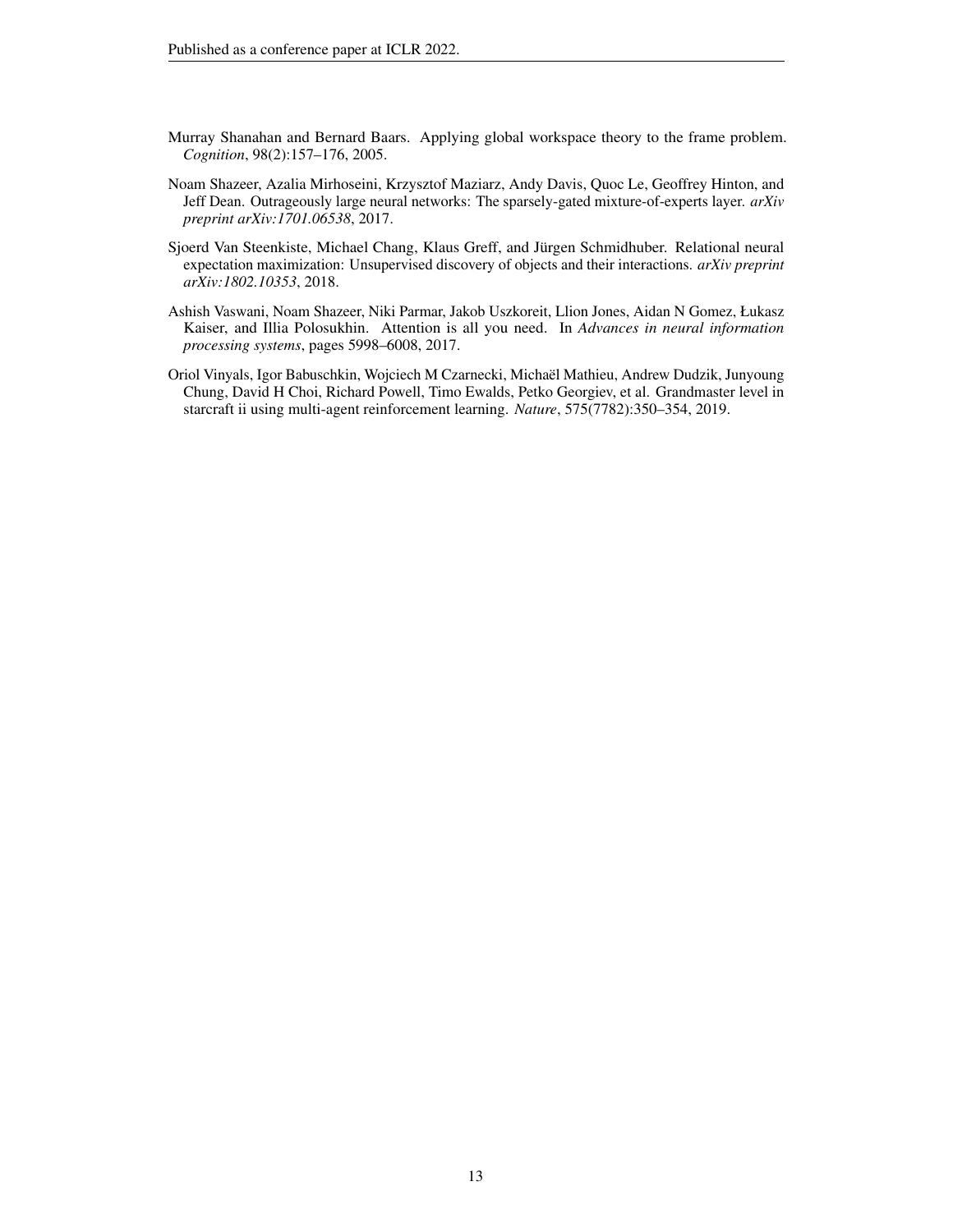# Part I Appendix

# A PSEUDO CODES

Alg. [1](#page-13-0) shows the integration of shared workspace with RIMs [\(Goyal et al., 2019\)](#page-10-3). We replace the direct module to module interaction via attention in RIMs, with shared workspace. Specialists compete to write in the shared workspace, and the contents of the workspace are broadcasted to all the specialists.

Alg. [2](#page-14-0) shows the integration of the shared workspace with TIMs [\(Lamb et al., 2021\)](#page-10-5). Again we replace the direct module to module communication in TIMs, with a shared workspace.

#### Algorithm 1: Shared Workspace integration with RIMs

<span id="page-13-0"></span>*Input:* Current sequence element,  $x_t$  and previous state of the specialist,  $\{h_{t-1,k}\}$ , for  $k \in \{1, \ldots, n_s\}$ and structure of memory as a matrix M with row wise compartmentalized memories, where  $m_i$  refers to the state of slot i (total number of slots is  $n_m$ ).

#### *Step 1: Process image by position* p *with fully convolutional net*

- $c_p = [\text{CNN}(\boldsymbol{x}_t)]_p$
- $z_t = [c_p \, e_p]$  *(concatenate encoding of position to CNN output)*

#### *Step 2: Specialists compete to be selected to update the workspace based on current input* •  $q_k = h_{t-1,k} W^q$

- $s_k = \text{softmax}\left(\frac{q_k \kappa}{\sqrt{d_e}}\right)$ , where  $\kappa = (z_t W^e)^{\text{T}}$
- Construct a set  $\mathcal{F}_t$  which contains the indices of the  $n_{\text{sel}}$  specialists that have the largest  $s_k$

$$
\bullet \ \ \bar{{\boldsymbol h}}_{t,k} = \begin{cases} g_k\left(s_k {\boldsymbol z}_t {\boldsymbol W}^v,\, {\boldsymbol h}_{t-1,k}\right) \quad & k\in\mathcal{F}_t\,,\\ {\boldsymbol h}_{t-1,k} \quad & k\notin\mathcal{F}_t\,, \end{cases}
$$

•  $a_k = s_k \dot{z}_t W^v \ \forall \ k \in \mathcal{F}_t$  (Scaled Dot Product Attention)

### *Step 3: Activated specialists write in a shared workspace*

$$
\bullet\;\widetilde{Q}=M\tilde{W}^q
$$

- $\widetilde{Q} = M \widetilde{W}^q$ <br>•  $R = [M; A]$  where A is the matrix whose rows are the  $a_k \forall k \in \mathcal{F}_t$
- $\bullet \,\, M \leftarrow \text{softmax}\left(\frac{\widetilde{\bm{Q}}(\bm{R}\widetilde{\bm{W}}^{e})^{\text{T}}}{\sqrt{d_{e}}}\right)\bm{R}\widetilde{\bm{W}}^{v}$

*Step 4: Broadcast of information from the shared workspace*

- $\widehat{q}_k = \bar{h}_{t,k} \widehat{W}^q \quad \forall k \in \{1, \ldots, n_s\}$
- $s_{k,j} = \text{softmax}\left(\frac{\hat{q}_k \hat{\kappa}_j}{\sqrt{d_e}}\right)$  where  $\widehat{\kappa}_j = (\boldsymbol{m}_j \widehat{\boldsymbol{W}}^e)^{\text{T}} \quad \forall k \in \{1, \dots, n_s\}, \ j \in \{1, \dots, n_m\}$
- $h_{t,k} = \bar{h}_{t,k} + \sum_j s_{k,j} \hat{v}_j$  where  $\hat{v}_j = m_j \widehat{W}^v \quad \forall k \in \{1, \ldots, n_s\}$

# B HYPERPARAMETERS

Table [3](#page-15-0) lists the different hyper-parameters.

#### Parameters in RIMs+SW:

RIMs with shared workspace has three set of parameters:

- Parameters corresponding to Input attention Parameters for the attention for the  $k$ -th specialist  $\theta_k = (W_k^{\overline{q}}, W^e, \overline{W}^v)$  corresponding to query, keys, and values respectively. Each specialist has different query parameters but share the same keys and values (which are function of the input). In the table it corresponds to the inp keys, inp values, inp heads respectively.
- Writing in a shared workspace: Parameters corresponding to the writing in the memory. Here, we follow the similar mechanisms as in RMC[\(Santoro et al., 2018\)](#page-11-9), where shared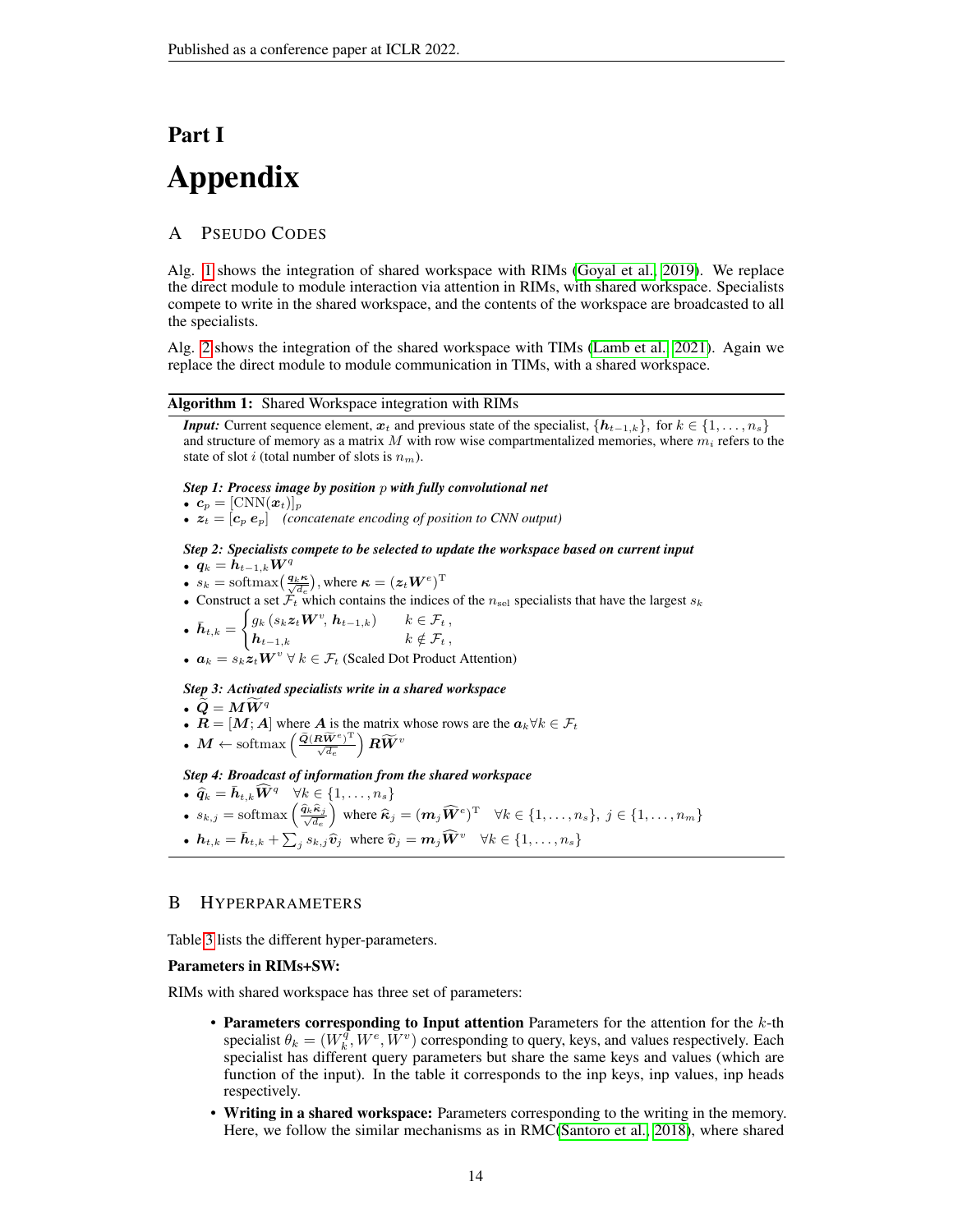#### Algorithm 2: Shared Workspace integration with TIMs

<span id="page-14-0"></span>*Notation:* Consider  $h_l$  as the output of the  $l^{th}$  transformer layer. Let sequence length of original input be T and embedding dimension of transformer be  $D$ . Let the transformer be composed of  $n<sub>b</sub>$  mechanisms and memory be denoted as a matrix  $M$  with row wise compartmentalized memories, where  $m_i$  refers to the state of slot *i* (total number of slots is  $n_m$ ). Consider  $h_l^k = \hat{h}_l[:,(k-1)D/n_b:kD/n_b]$  to be the hidden state of mechanism indexed  $k$  at layer  $l$ .

# *Initialization:* Convert the raw input  $X \in \mathbb{R}^{T \times vocab\_size}$  to

 $h_0 = positional\_encoding + \dot{E}mbedding(X)$  where  $h_0 \in \mathbb{R}^{T \times D}$ . Initialize memory matrix M which remains common for all layers in the transformer.

*Input to the layer l:*  $h_{l-1}$  having shape  $\mathbb{R}^{T\times D}$ 

#### *Step 1: Mechanisms compete to be selected to update the workspace based on the input they receive from the previous layer*

•  $W^c \in \mathbb{R}^{D/n_b \times 1}$ 

- $c_k = \mathbf{h}_{l-1}^k W_k^c \quad \forall k \in \{1,\ldots,n_b\}$
- $c = softmax(concat(c_1, ..., c_{n_b})), c \in \mathbb{R}^{T \times n_b}$

• For each time step t in the original sequence of length T, we use the soft score c to select the top  $n_{set}$ mechanisms which would self-attend and write to the memory. Hence generating set  $\mathcal{F}_t$  which stores the indices of  $n_{sel}$  mechanisms for position  $t \in \{1, 2, ..., T\}$ . Also construct  $c_k^* \in \mathbb{R}^{T \times D/n_b}$  where

$$
c_k^*[t, :] = \begin{cases} c[t][k] & k \in \mathcal{F}_t, \\ 0 & k \notin \mathcal{F}_t, \end{cases}
$$

*Step 2: Selected mechanisms self-attend and update their hidden state*

•  $residual_k = \mathbf{h}_{l-1}^k$ 

•  $\bar{\mathbf{h}}_l^k = c_k^* \odot SelfAttention(\mathbf{h}_{l-1}^k) + residual_k \quad \forall k \in \{1, ..., n_b\}$ 

*Step 3: Selected mechanisms write on the shared workspace*

• Memory matrix M was last modified by mechanisms of layer  $l - 1$ 

• Let  $a_k = c_k^* \odot \bar{h}_l^k$  and  $a = concat(a_1, ..., a_{n_b})$ . Absorb the first dimension (corresponding to position in the sequence) in the batch dimension by reshaping  $a$ . Perform the same steps as in algorithm 1.

•  $\widetilde{\bm{Q}} = \bm{M}\widetilde{\bm{W}}^{q}$ •  $\dot{R} = [M; A]$  where  $A = aW^v$ 

$$
\quad \bullet \ \ M \leftarrow \text{softmax}\left(\frac{\widetilde{\mathcal{Q}}(\mathbf{R}\widetilde{\mathbf{W}}^{e})^{\text{T}}}{\sqrt{d_{e}}}\right)\mathbf{R}\widetilde{\mathbf{W}}^{v}
$$

*Step 4: Broadcast of information from the shared workspace*

- Reshape the new memory to bring back the sequence dimension. Perform the same steps as in algorithm 1.
- $\widehat{q}_k = \bar{h}_l^k \widehat{W}^q \quad \forall k \in \{1, \ldots, n_b\}$

• 
$$
s_{k,j}
$$
 = softmax  $\left(\frac{\hat{q}_k \hat{\kappa}_j}{\sqrt{d_e}}\right)$  where  $\hat{\kappa}_j = (m_j \widehat{W}^e)^T \quad \forall k \in \{1, ..., n_b\}, j \in \{1, ..., n_m\}$ 

• 
$$
\mathbf{h}_l^k = \bar{\mathbf{h}}_l^k + \sum_j s_{k,j} \hat{\mathbf{v}}_j
$$
 where  $\hat{\mathbf{v}}_j = \mathbf{m}_j \widehat{\mathbf{W}}^v$   $\forall k \in \{1, ..., n_b\}$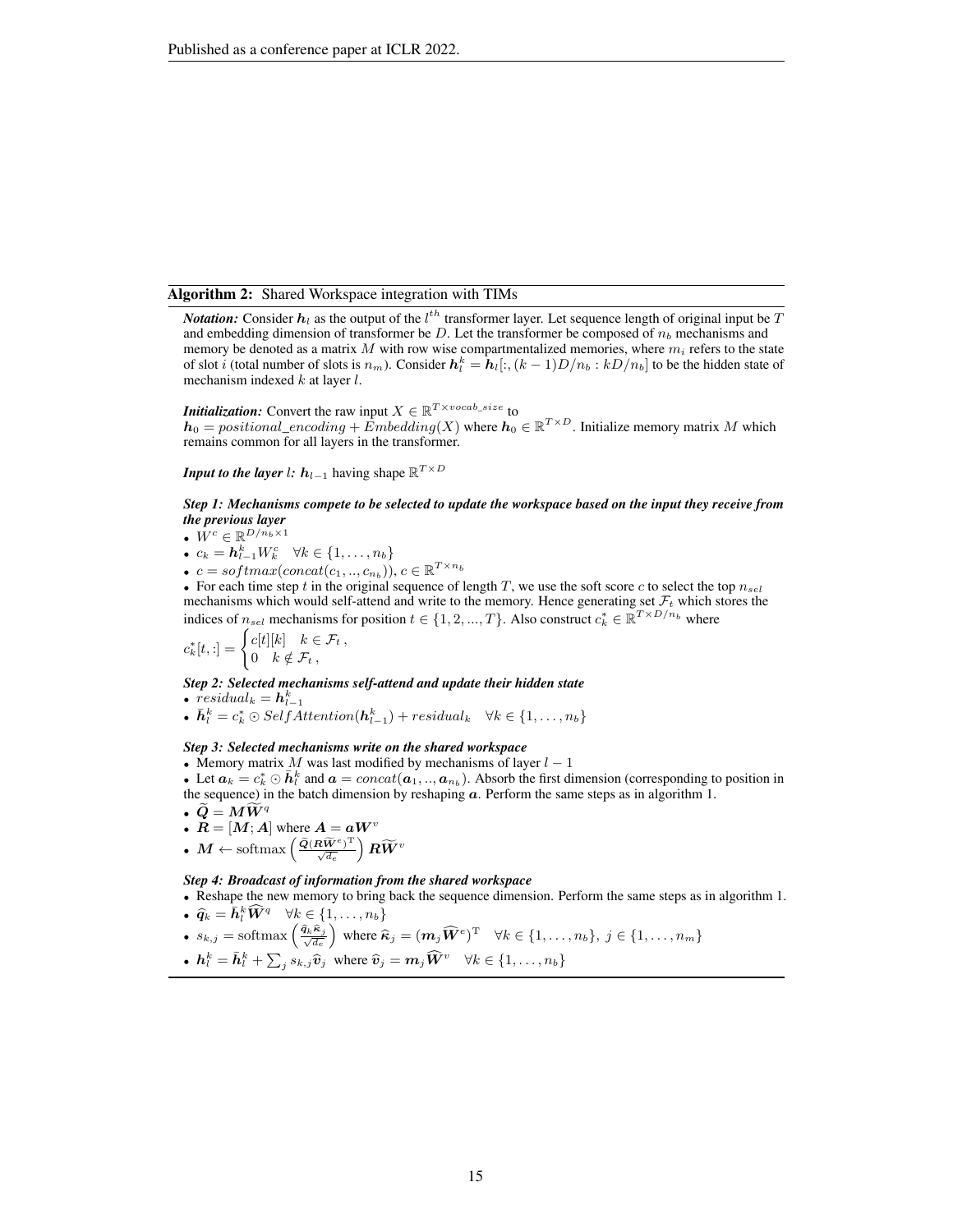

<span id="page-15-1"></span>Figure 6: A demonstration of the detecting equilateral triangles task.

| Parameter                         | Value                      |
|-----------------------------------|----------------------------|
| Number of specialists $(n_s)$     | 6                          |
| Size of each specialist           | 85                         |
| Number of memory slots $(n_m)$    |                            |
| Optimizer                         | Adam (Kingma and Ba, 2014) |
| learning rate                     | $1 \cdot 10^{-4}$          |
| batch size                        | 64                         |
| Inp keys                          | 64                         |
| Inp Values                        | 85                         |
| Inp Heads                         | 4                          |
| Inp Dropout                       | 0.1                        |
| Number of memory slots            | 4                          |
| Number of memory heads            |                            |
| Size of attention head            | 32                         |
| Key size                          | 32                         |
| Number of MLP layers in Attention | $\mathcal{E}$              |
| Gate Style                        | 'unit'                     |
| <b>Memory Attention Heads</b>     | 4                          |
| <b>Memory Attention keys</b>      | 32                         |
| <b>Memory Attention Values</b>    | 32                         |

<span id="page-15-0"></span>Table 3: Generic Hyperparameters for the proposed model (for RIMs)

workspace is seen as a Matrix with row wise compartmentalized memories (i.e slots) i.e  $W_q$ ,  $W_e$ ,  $\tilde{W}^v$ . In the table it corresponds to number of memory slots, number of memory slots,  $\tilde{W}^v$ . heads, size of attention head, key size and number of mlp layers in attention. These are the same hyper-paramter as in RMC [\(Santoro et al., 2018\)](#page-11-9). We tried two different set of hyper-parameters (a) where we only have a single slot and (b) where we have 4 slots.

• Broadcast of Information from the shared workspace: In this process, the information in the workspace gets broadcasted to all the specialists such that each specialist produces a query, and the keys and values are a function of the memory state. Each specialist gets information from the memory according to its query, and this information is used to update the state of each specialist in a residual fashion. This corresponds to the parameters of  $\widehat{W}^v$ ,  $\widehat{W}^q$ ,  $\widehat{W}^e$  in the table i.e memory attention heads, memory attention keys, and memory attention values. We did not do any hyper-parameter search for these hyper-parameters.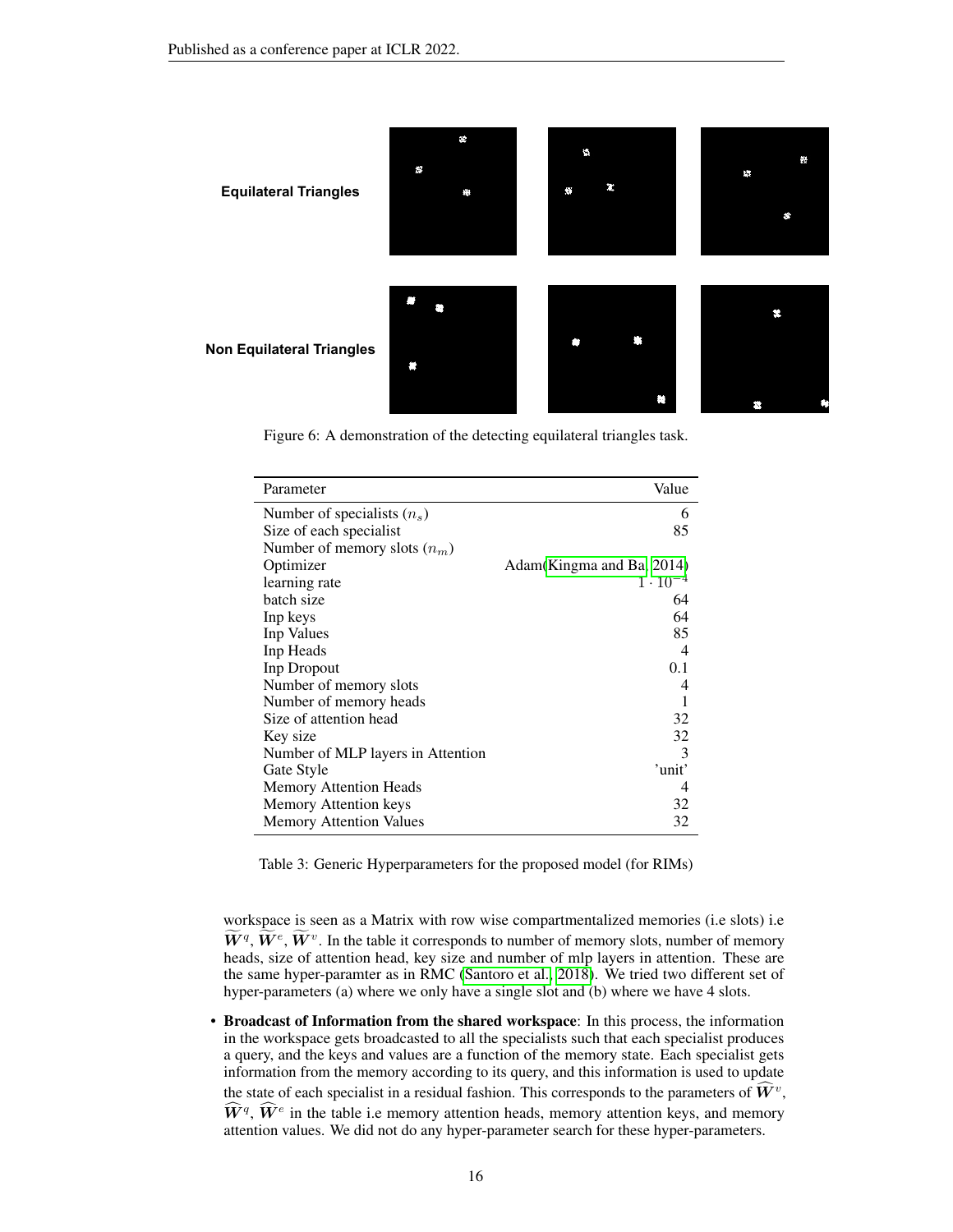## Resources Used:

- For vision tasks like Sort-of-clever, Equilateral triangle, CIFAR classification, it takes about 6 hours to run 200 epochs on V100 (32G) GPU.
- It takes about 2 days to train the proposed model on bouncing ball task for 100 epochs on V100 (32G) GPU. We did not do any hyper-parameter search specific to a particular dataset (i.e 4Balls or 678Balls or Curtain Task). We ran the proposed model for different number of memory slots (i.e 2/4/8) for all the different datasets.
- For Starcraft task, it takes about 5 days to train on V100 (16G) GPU with batch size of 4.

#### <span id="page-16-0"></span>C IMPLEMENTATION DETAILS

Writing Information in the shared workspace. While writing information to the shared workspace, we update the workspace using a gating mechanism as proposed in [Santoro et al.](#page-11-9) [\(2018\)](#page-11-9). The gating mechanism consists of *input* and *forget* gates. Let  $\hat{M}^{t-1}$  and  $M^t$  be the previous and updated memory matrix respectively. Let  $M$  be the result of the attention mechanism as described in step 2 of section [2.1.](#page-3-0) Let  $X_{1...n_s}$  be the input to  $n_s$  specialists. The gating mechanism can be formulated as follows.

$$
\bar{X} = \frac{1}{n_s} \sum_{i=1}^{n_s} \text{relu}(X_i \times W^1)
$$
\n
$$
K = \bar{X} + \text{tanh}(M^{t-1})
$$
\n
$$
I = \text{sigmoid}(KW^I)
$$
\n
$$
F = \text{sigmoid}(KW^F)
$$
\n
$$
M^t = I \times \text{tanh}(M) + F \times M^{t-1}
$$

Here,  $I$  and  $F$  indicate the input and forget gates respectively. Note that  $W^1$  is shared across all  $n_s$ specialists.

# <span id="page-16-1"></span>D PROPERTIES OF SHARED WORKSPACE

In section [2,](#page-2-1) we claim that higher-order interaction terms and effects due to persistence of memory are key contributors to Shared Workspace performance. We support those claims here:

Shared Workspace vs repeated self attention Higher-order interaction can be simulated by repeating the self-attention step multiple times at the same layer/time-step. However, due to the absence of a global communication channel, there is no constraint that the messages passed among the neural modules should lie in the same representation space. We modify a standard transformer where we repeat the self-attention step two times in every layer. We expect that 2×Self Attention will perform worse than SW. We also run a model where both self-attention as well as shared workspace is used by the transformer to update its state.

Persistence of Memory To check whether persistence is crucial for our model to perform well, we run a model where we re-initialize the shared workspace at every layer. Again we expect that removing memory persistence should result in a drop in performance and speed of convergence.

We run these models on sort-of-clevr dataset and present the results in figure [7](#page-17-2)

We note that removing persistence of memory results in significantly slower convergence. Replacing SW with  $2\times$ SA results in a significant drop in performance.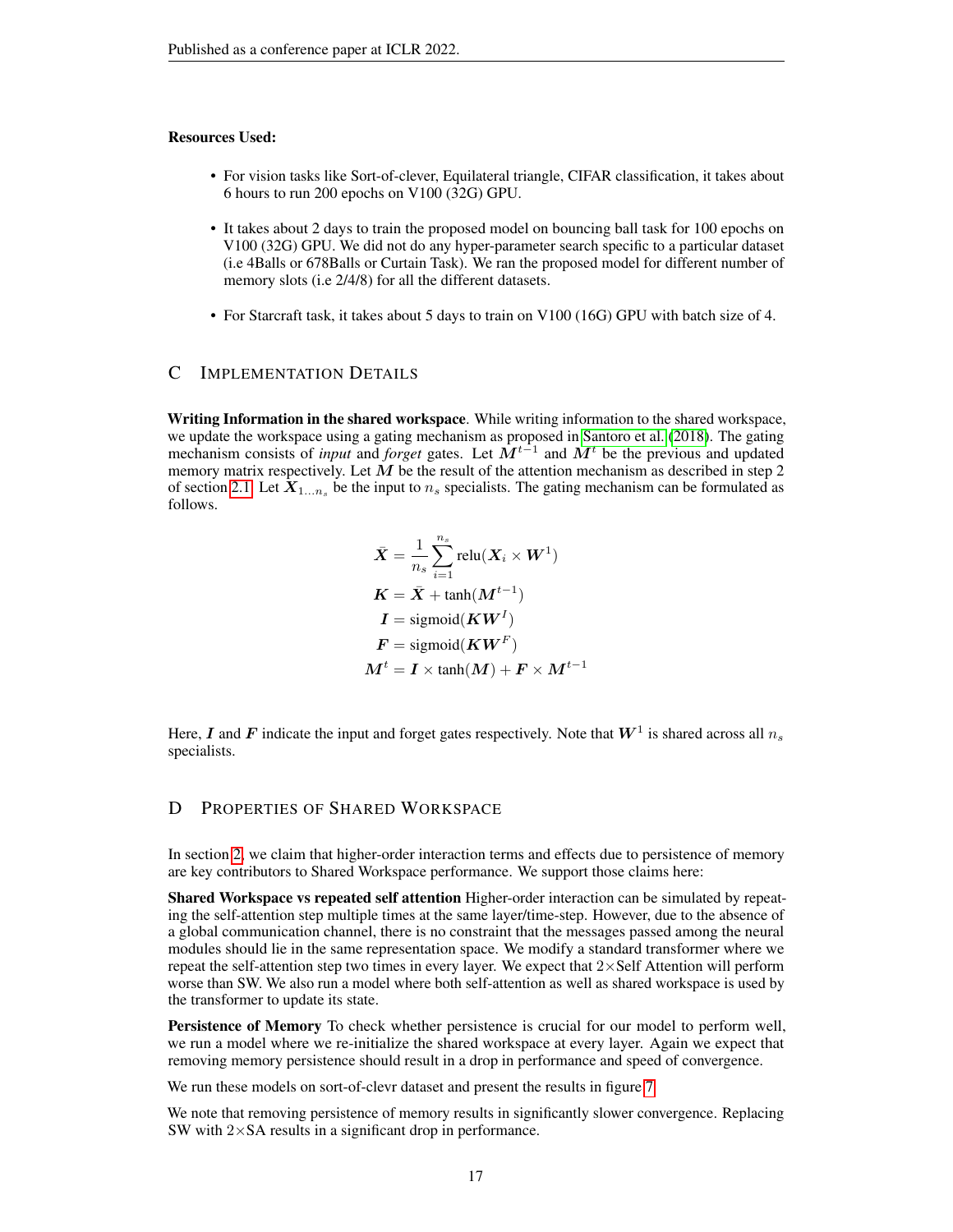

<span id="page-17-2"></span>Figure 7: **Comparison on Sort-of-CLEVR relational reasoning**. Speed of convergence for relational and non-relational questions in the sort-of-clevr dataset. We can see that the Shared Workspace model converges faster and generalizes better as compared to all the other models. Here SW refers to shared workspace,  $2\times SA$  refers to applying self-attention twice in the same layer, SW+SA refers using both Shared Workspace and Self Attention in each transformer layer.

| <b>Relational questions:</b>                                                           |
|----------------------------------------------------------------------------------------|
| 1. What is the shape of the object closest to the red object? $\Rightarrow$ square     |
| 2. What is the shape of the object furthest to the orange object? $\Rightarrow$ circle |
| 3. How many objects have same shape with the blue object? $\Rightarrow$ 3              |
| <b>Non-relational questions:</b>                                                       |
| 1. What is the shape of the red object? $\Rightarrow$ Circle                           |
| 2. Is green object placed on the left side of the image? $\Rightarrow$ yes             |
| 3. Is orange object placed on the upside of the image? $\Rightarrow$ no                |

<span id="page-17-1"></span>Figure 8: A sample from the sort-of-clevr dataset.

# <span id="page-17-0"></span>E TRANSFORMER TASKS

#### E.1 DETECTING EQUILATERAL TRIANGLES

A demonstration of this task can be found in figure [6.](#page-15-1) We use images of size  $64 \times 64$  for this task. Our training dataset consists of 50000 examples and we evaluate on 10000 examples. We follow the same setup as vision transformers [Dosovitskiy et al.](#page-10-14) [\(2020\)](#page-10-14) for this task. We divide the image into patches of size  $4 \times 4$ , this sequence of patches is fed as input to a 4-layered transformer along with the CLS token which is used for classification. We set hidden dim to 256 and ffn dim to 512. For the proposed model (TR+SSW, TR+HSW), We use a query and key size of 32, and value size of 64. We use 4 heads during reading from and writing into the shared workspace which consist of 8 memory slots. For the baseline models (TR, TR + HC, STR), we use query, key and value size of 64 and 4 heads. For training, we use a batch size of 64. We train the model for 200 epochs using Adam optimizer with a learning rate of 0.0001. We anneal the learning rate using cosine annealing.

#### E.2 SORT-OF-CLEVR

Figure [8](#page-17-1) shows a sample from this dataset. The images in this dataset are of size  $75 \times 75$ . Each question is encoded into 11 bits. The first 6 bits indicate color, the next 2 bits indicate question type (relational or non-relational), and the remaining 3 bits indicate question subtype (according to figure [8\)](#page-17-1). We use a 4-layered transformer for this task with hidden dim set to 256 and ffn dim set to 512. For the proposed model (TR+SSW, TR+HSW), We use a query and key size of 32, and value size of 64. We use 4 heads during reading from and writing into the shared workspace which consists of 8 memory slots. For the baseline models  $(TR, TR + HC, STR)$ , we use query, key and value size of 64 and 4 heads. We encode the 11 bit question into a 256 dimensional vector representation and concatenate it with the sequence of  $15 \times 15$  sized patched obtained from the image.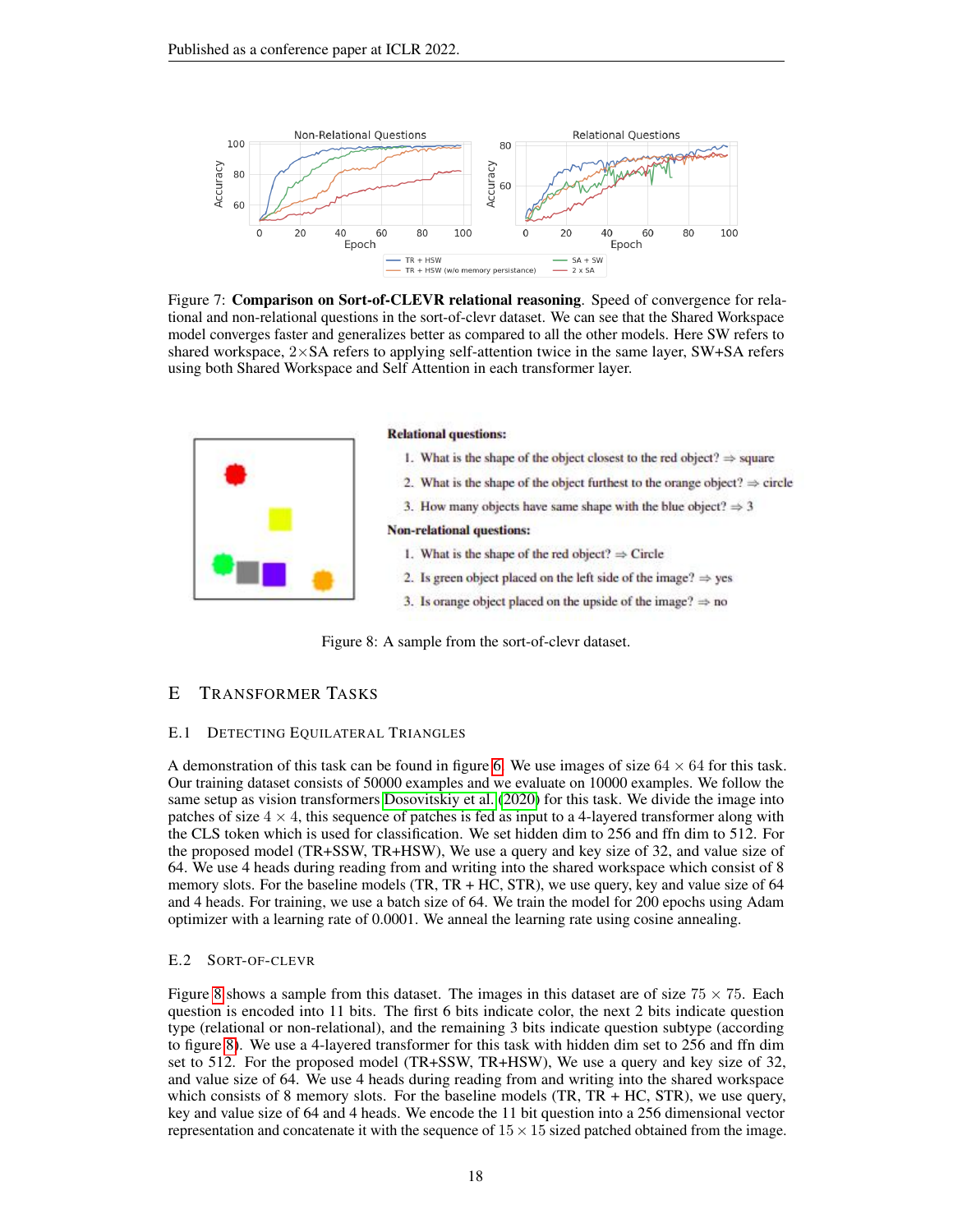We use the representation corresponding to the CLS token for classification. We train the model using cross-entropy loss. We use a batch size of 64 and train the model for 100 epochs. We use Adam optimizer with a learning rate of 0.0001 for training.

# E.3 CATER: OBJECT TRACKING

Each CATER video consists of about 300 frames of size  $224 \times 224$ . We first sample frames at a sampling rate of 6 which results in 50 frames. From these 50 frames, we stack 5 consecutive frames together and pass each stack through a 18 layered resnet. The corresponding sequence of 10 frames is passed as input to the transformer. This task is setup as a classification task where we have to predict which cell in the  $6 \times 6$  grid contains the snitch in the final frame. We use a 6-layered transformer with hidden dim set to 512 and ffn dim set to 2048. For the proposed model (TR+SSW, TR+HSW), We use a query and key size of 32, and value size of 64. We use 8 heads during reading from and writing into the shared workspace which consists of 8 memory slots. For the baseline models (TR, TR + HC, STR), we use query, key and value size of 64 and 8 heads.

# F RIMS TASKS

#### <span id="page-18-1"></span>F.1 BOUNCING BALL

The dataset consists of 50,000 training examples and 10,000 test examples showing ∼50 frames of either 4 solid balls bouncing in a confined square geometry (*4Balls*), 6-8 balls bouncing in a confined geometry (*678Balls*), 3 balls bouncing in a confined geometry with an occluded region (*Curtain*), or balls of different colors (*Colored 4Balls*) and (*Colored 678Balls*). We train baselines as well as the proposed shared workspace extension (e.g.,  $RIMS + SW$ ). As shown in Fig. [9,](#page-18-2) we study the performance of the proposed model compared with LSTM, RIMs and RMC. The first 10 frames of ground truth are fed in and then the system is rolled out for the next 35 time steps. During the rollout phase, the proposed method performs better than the baselines in accurately predicting the dynamics of the balls as reflected by cross entropy (CE).

We trained baselines as well as proposed model for about 100 epochs. We use the same architecture for encoder as well as decoder as in [\(Van Steenkiste](#page-12-4) [et al., 2018\)](#page-12-4). Hyper-parameters specific to the proposed architecture are listed in Tab. [3.](#page-15-0)

# <span id="page-18-0"></span>G INTEGRATING SW WITH MORE ARCHITECTURES



<span id="page-18-2"></span>Figure 9: Bouncing ball motion: Prediction error comparison of the proposed method, LSTM, RIMs and RMC baseline. Given 10 frames of ground truth, the model predicts the rollout over the next 35 steps. Here, we present the BCE for the 30th frame and 45th frame. The *proposed SW extension performs better than other baselines in accurately predicting the dynamics, with an increasing advantage as the number of unrolled steps (30 vs 45) and balls ((a) vs (b)) increases*. Results are an average over 5 random seeds.

#### G.1 TIMS

TIMs was proposed by [Lamb et al.](#page-10-5) [\(2021\)](#page-10-5). A transformer network is divided into 'independent mechanisms' which update their state via sharing information between positions and sharing information between mechanisms. The information sharing step between mechanisms can be replaced by SW to create TIMs+SW.

#### G.1.1 MULTIMNIST GENERATION

In this task, we train an Image Transformer [Parmar et al.](#page-11-4) [\(2018\)](#page-11-4) (pixel-by-pixel, raster-order generative model) for next pixel prediction task on the "MultiMNIST dataset"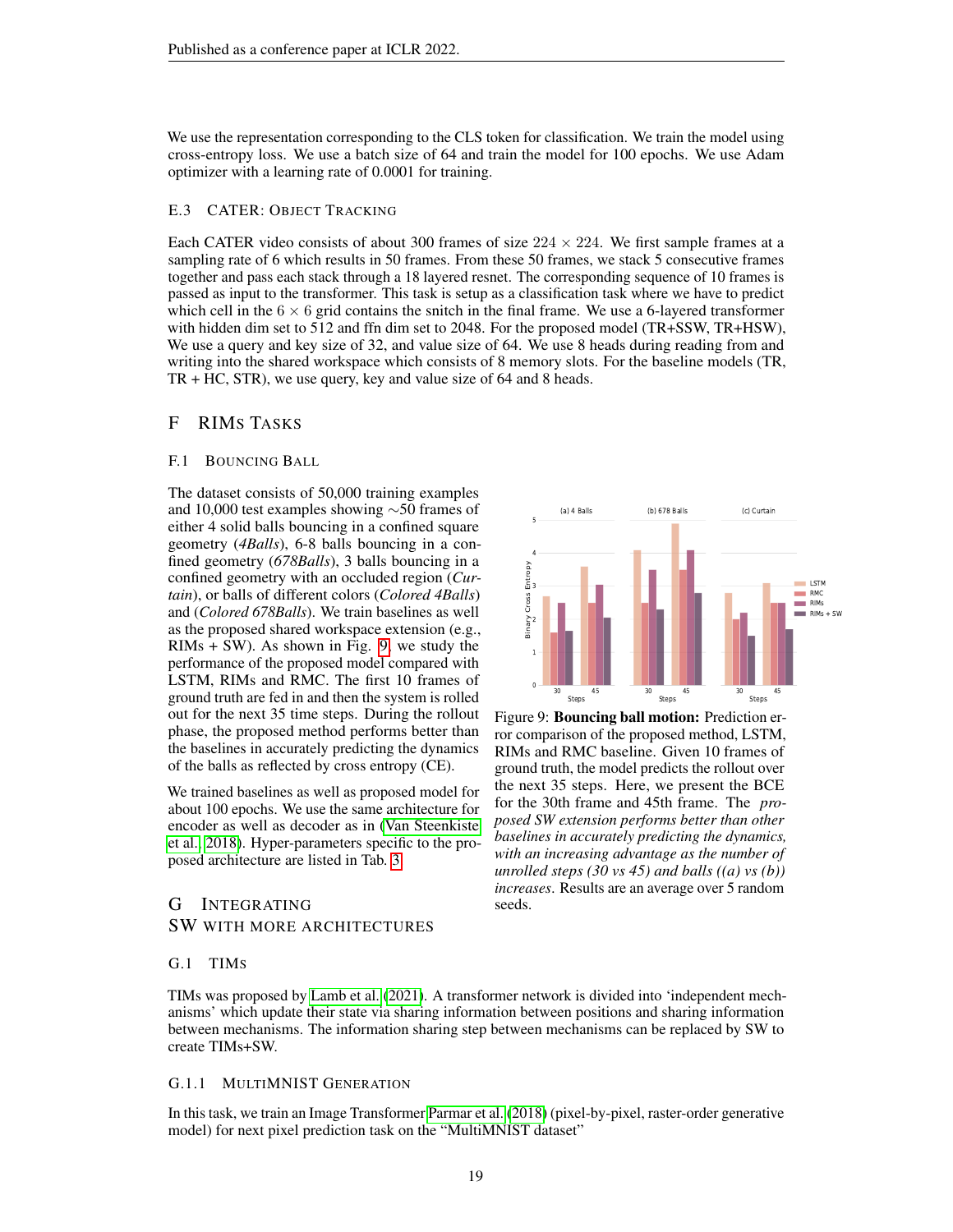| Parameter                         | Value                     |
|-----------------------------------|---------------------------|
| <b>Common Parameters</b>          |                           |
| Optimizer                         | Adam(Kingma and Ba, 2014) |
| Learning rate                     | $1 \cdot 10^{-3}$         |
| Batch size                        | 12                        |
| Number of attention heads         | 8                         |
| TR                                |                           |
| Size of transformer layer         | 256                       |
| TIMs                              |                           |
| Number of mechanisms              | 4                         |
| Size of mechanism                 | 48                        |
| <b>TIMs+SW</b>                    |                           |
| Number of mechanisms              | 4                         |
| Size of mechanism                 | 40                        |
| Number of memory slots            | $\mathfrak{D}$            |
| Size of memory slots              | 160                       |
| <b>Memory Attention Heads</b>     | 8                         |
| Gate Style                        | 'unit'                    |
| Number of MLP layers in Attention |                           |

Table 4: Hyperparameters for MultiMNIST Task

Each  $32 \times 32$  image in this dataset is made up of four randomly selected (and augmented) MNIST digits (resized to  $32 \times 8$ ) placed side-by-side as shown in figure [10.](#page-20-0) The digits themselves are selected independently of one-another.

The main aim of creating such a task is to observe the working of independent mechanisms in architectures such as TIMs [\(Lamb et al., 2021\)](#page-10-5). Each image in the MultiMNIST dataset can be broken down into different sets of independent spatial components. Since the digits which make up the image are independently selected, the joint distribution of pixel intensities in any one of the four sections of the image is statistically independent of the pixel intensities in any other section of the image. Moreover each section of the image can be further broken down into independent spatial components: one that pertains to the background and one that pertains to the foreground.

It is expected that a monolithic architecture (having a single computational unit) would have to devote a significant portion of its training to learn the statistical independence between the different constituents of the image. On the other hand, architectures made up of sparsely interacting independent mechanisms have a natural way of capturing such statistical independence. A division of labour where each mechanism is focused on the generation of a distinct independent constituent of the image should allow for better generalization on the test set. Once the generation of a constituent is completed, the task can be handed over to some other mechanism based on current position in the image.

For this experiment we train a standard transformer with shared parameters across all layers (denoted by TR), TIMs [\(Lamb et al., 2021\)](#page-10-5) with 4 mechanisms, and a modified version of TIMs with 4 mechanisms where the pair-wise communication between the mechanisms is replaced by communication via a shared workspace (denoted by TIMs+SW).

Training. We follow the minGPT Image Transformer setup [Karpathy](#page-10-17) [\(2020\)](#page-10-17) for our experiments. All three of the configurations have 8 layers, 8 heads for multi-headed attention and use the exact same parameter initialization and base architecture. We train all three of the models for 20 epochs.

In the TR model, all of the 8 monolithic layers share the same set of parameters. In TIMs and TIMs+SW, the first two layers are the standard monolithic layers having shared parameters. The middle four layers in both of these architectures are modular layers with four mechanisms. These four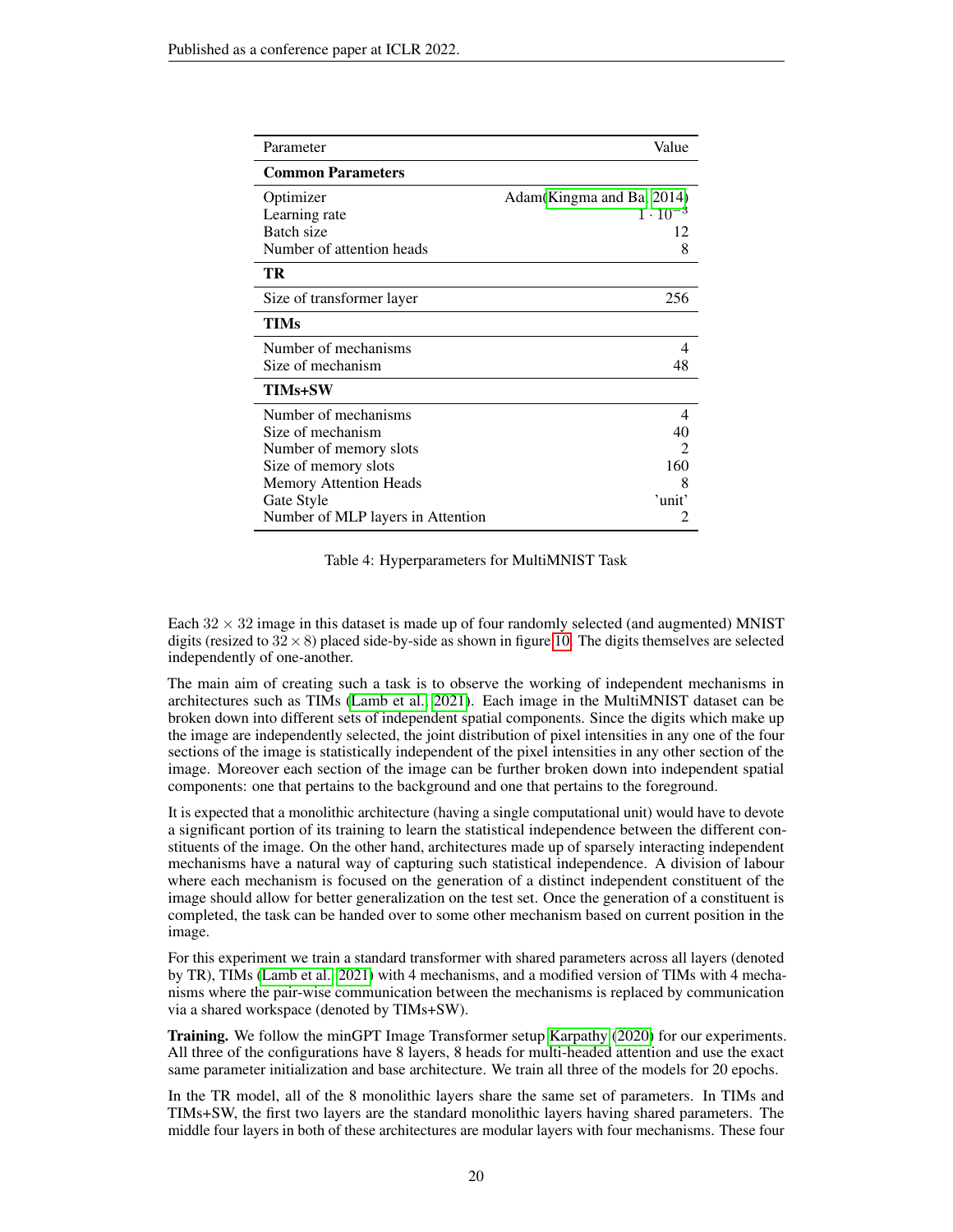| Model                  | Loss     |
|------------------------|----------|
| TR.                    | 0.000058 |
| TIMs (4 mechanisms)    | 0.000050 |
| TIMs+SW (4 mechanisms) | 0.000042 |

<span id="page-20-1"></span>Table 5: MultiMNIST Generation Task: We report cross-entropy loss between the generated pixel values and the true pixel values on the test set of MultiMNIST Generation Task (smaller numbers are better)



<span id="page-20-0"></span>Figure 10: A randomly selected batch of 16 images from the MultiMNIST generation dataset (4 rows and 4 columns)

layers share the same set of parameters. In the case of TIMs+SW, the four mechanisms in these layers communicate via a shared workspace (having 2 memory slots). This shared workspace is common for all four middles layers and is absent in TIMs where the mechanisms communicate via pair-wise competition as proposed in the original paper. TIMs and TIMs+SW architectures are concluded by two more monolithic layers which again share the same parameters.

For all three models to have comparable number of parameters, we chose the transformer embedding dimension to be 256 for TR model, 192 for TIMs model and 160 for TIMs+SW model. In TIMs and TIMs+SW, the embedding dimension is divided equally among the four specialists. Each memory slot in the shared workspace of the TIMs+SW model has a 160 dimensional embedding and the model uses four heads to perform read and write operations on the shared workspace. Total number of parameters for all three architectures lie between 1M and 1.8M.

Results. We observe the best cross-entropy loss in 20 epochs on the test set of the MultiMNIST dataset for the next pixel prediction task in the table [5.](#page-20-1) We further plot the sixth layer "mechanism activation score" of TIMs and TIMs+SW while generating the first four images of the test set in the best epoch (shown in figure [5\)](#page-7-0).

#### G.1.2 USING WORKSPACE FOR LANGUAGE MODELLING

We train our models on the WikiText-103 dataset by posing a language modeling problem. The dataset is divided into train, test and validation sets which are composed out of 28,475, 60 and 60 articles respectively. The total number of tokens in the train set is more than 103 million, hence the name of the dataset. This dataset retains numbers, punctuation and case.

Training. We train our models for 15 epochs for the next word prediction task on the WikiText-103 dataset and report the perplexity on the validation set. We show the results using TIMs [\(Lamb](#page-10-5) [et al., 2021\)](#page-10-5) with 4 mechanisms and TIMs+SW with 4 mechanisms (where we replace the pairwise communication in TIMs with communication via a shared workspace like in the MultiMNIST experiment). We modify the FAIRSEQ [Ott et al.](#page-11-17) [\(2019\)](#page-11-17) transformer language model class for all of our experiments.

For TIMs+SW, we train and test two different variants: TIMs+SSW uses soft attention to generate the activation scores of competing independent mechanisms whereas TIMs+HSW uses top-k attention with  $k=2$ .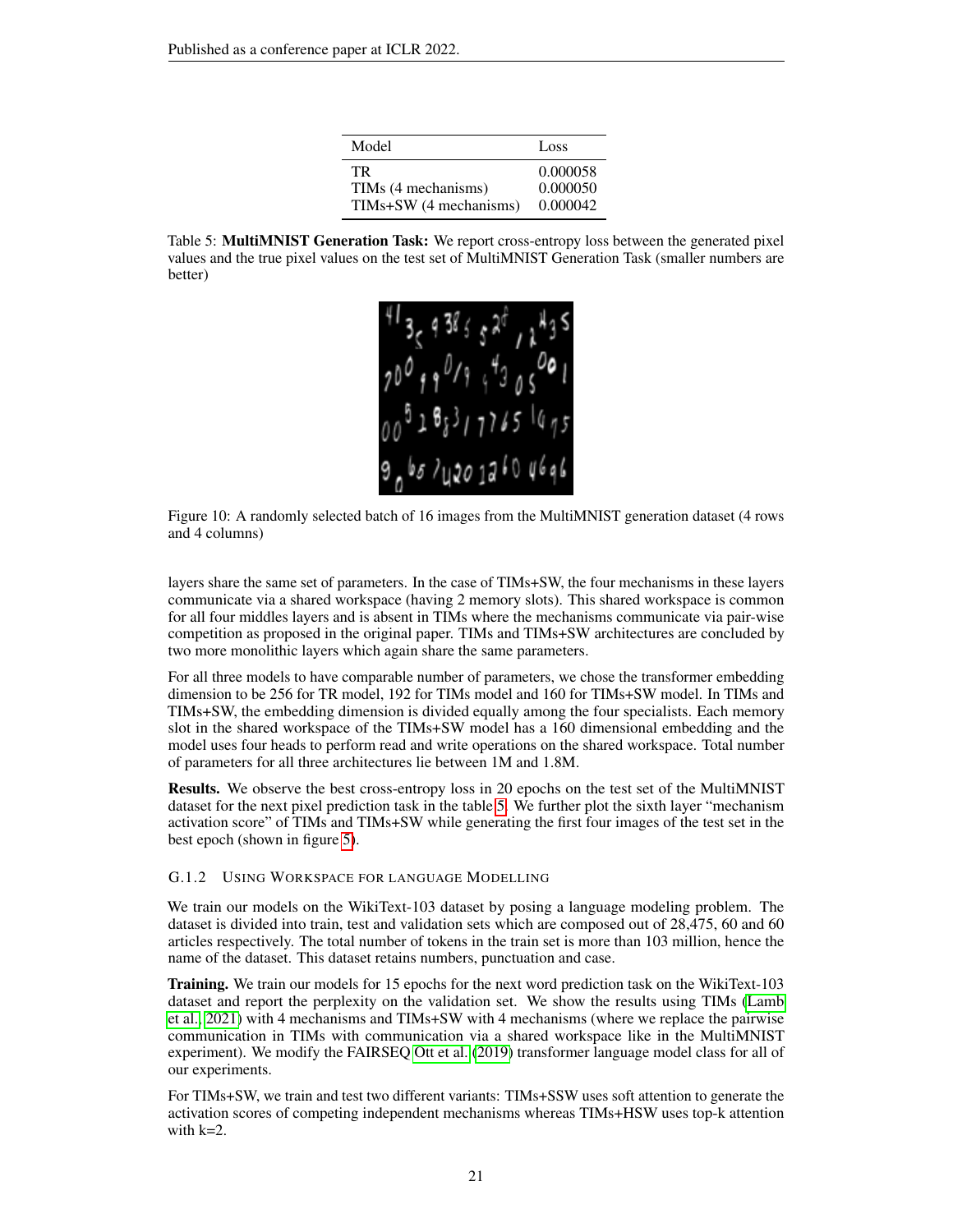Since in this test, our aim is to compare the performance of the two models for the language modeling task, the architectures are only made up of a transformer decoder. In both of the models, there are 8 transformer decoder layers divided into 3 sets. The first 2 layers are standard monolithic decoder layers which share the same parameters. The next 4 layers are modular layers (TIMs layers or TIMs+SW layers depending on the model choice). These layers also share the same parameters among themselves. The last 2 layers are again standard monolothic decoder layers, both sharing the same parameters.

The inputs to the network are 1024 dimensional word embeddings, input to a transformer layer of dimension 1024 and feed forward dimension of 2048.

Both of the networks have 8 attention heads with head dimension of 128. The total transformer layer size of  $8 \times 128 = 1024$  is equally divided among the four mechanisms. In the case of TIMs, these mechanisms (in layers 3,4,5) interact via pair-wise communication, whereas in TIMs+SSW and TIMs+HSW, these mechanisms interact via a shared workspace. The shared workspace has 2 memory slots, each 1024 dimensional, having 4 attention heads for reading and writing.

| Parameter                         | Value                      |
|-----------------------------------|----------------------------|
| <b>Common Parameters</b>          |                            |
| Optimizer                         | Adam (Kingma and Ba, 2014) |
| Learning rate                     | $5 \cdot 10^{-4}$          |
| Adam betas                        | 0.99, 0.98                 |
| Weight decay                      | 0.01                       |
| Ir scheduler                      | 'inverse square root'      |
| Max tokens per gpu                | 3078                       |
| Batch size multiple               | 8                          |
| Number of attention heads         | 8                          |
| Transformer layer size            | 1024                       |
| Number of Mechanisms              | 4                          |
| <b>Update frequency</b>           | 4                          |
| Number of warmup updates          | 4000                       |
| <b>Starting Warmup Ir</b>         | $1 \cdot 10^{-7}$          |
| <b>TIMs+SSW</b>                   |                            |
| Number of memory slots            | $\overline{c}$             |
| Size of memory slots              | 1024                       |
| <b>Memory Attention Heads</b>     | 4                          |
| Gate Style                        | 'unit'                     |
| Number of MLP layers in Attention | 3                          |
| top-k competition                 | False                      |
| <b>TIMs+HSW</b>                   |                            |
| Number of memory slots            | $\overline{2}$             |
| Size of memory slots              | 1024                       |
| <b>Memory Attention Heads</b>     | 4                          |
| Gate Style                        | 'unit'                     |
| Number of MLP layers in Attention |                            |
| top-k competition                 | True, $k=2$                |

Table 6: Hyperparameters for WikiText-103 Language Modeling Task

Results. We plot the perplexity (per epoch) on the validation set. All models have comparable number of parameters (within a 10% difference). We note that TIMs performs poorly on this dataset but adding shared workspace improves the performance consistently. We also note that sparsity indeed helps as TIMs+HSW performed the best.